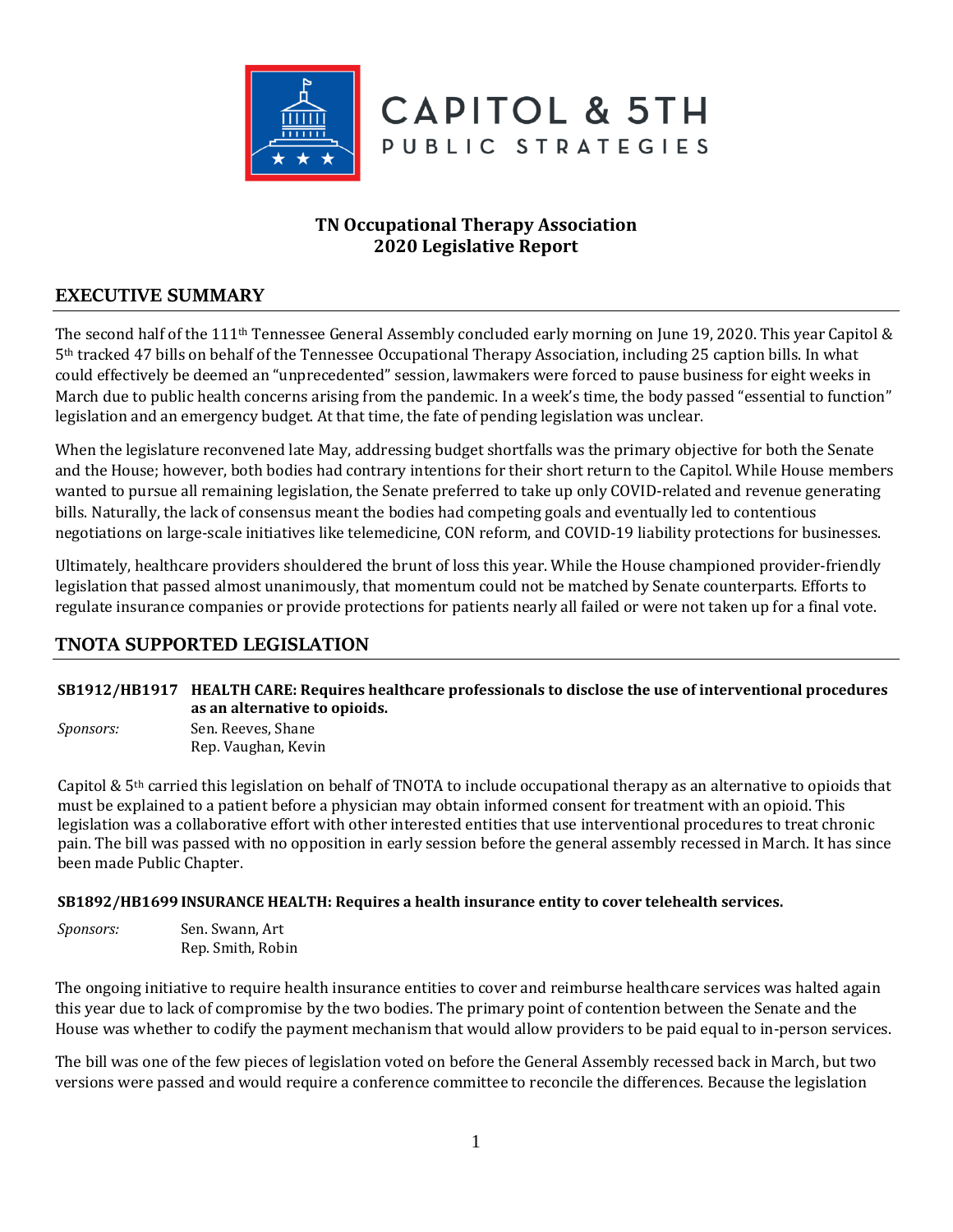could not be signed by Gov. Bill Lee at that time, an Executive Order was issued which allowed telehealth to be utilized and reimbursed in the manner that HB1699 sought to codify.

After weeks of delay and behind the scenes negotiations, the 6-member joint panel convened and agreed to allow payment parity to continue for 18 months to allow the market to adjust independently as well as broaden eligibility so that more providers under title 63 could utilize telehealth. A majority report was produced and passed the House unanimously on an 89-0 vote. The measure was never taken up in the Senate for a final vote.

## **[SB1743/HB1556 WELFARE: Expands list of healthcare services covered by TennCare.](https://tls.mleesmith.com/2019-2020/pdf/SB1743.pdf)**

*Sponsors:* Sen. Hensley, Joey Rep. Cepicky, Scott

Legislation that would expand TennCare coverage of occupational therapy services garnered favorable support from House members despite objections about potential over-utilization. Capitol & 5th worked closely with the House sponsor and Insurance chairman to ensure that accurate billable hours for OT professionals were recorded in order to arrive at a more accurate fiscal note. While other entities included in the initial legislation were proactive in working this bill, ultimately the legislature decided the high fiscal note would not be feasible during budget deficits.

# **TNOTA MONITORED LEGISLATION**

| SB37/HB1108           | PROFESSIONS & LICENSURE: Repeals revocation of professional license for defaulting on student<br>loans.                                                                                                                                                                                                                                                                                                                                                                                                                                                                                                                                                                                                                              |
|-----------------------|--------------------------------------------------------------------------------------------------------------------------------------------------------------------------------------------------------------------------------------------------------------------------------------------------------------------------------------------------------------------------------------------------------------------------------------------------------------------------------------------------------------------------------------------------------------------------------------------------------------------------------------------------------------------------------------------------------------------------------------|
| Sponsors:             | Sen. Gilmore, Brenda, Rep. Powell, Jason                                                                                                                                                                                                                                                                                                                                                                                                                                                                                                                                                                                                                                                                                             |
| Summary:              | Repeals revocations of professional licenses in cases where the revocation was the result of defaults on<br>student loans. Requires reinstatement of licenses revoked or denied due to defaulting on repayment of<br>student loans.                                                                                                                                                                                                                                                                                                                                                                                                                                                                                                  |
| <b>Fiscal Note:</b>   | (Dated February 4, 2019) NOT SIGNIFICANT SB 37                                                                                                                                                                                                                                                                                                                                                                                                                                                                                                                                                                                                                                                                                       |
| Senate Status:        | 01/19/19 - Referred to Senate Commerce & Labor Committee.                                                                                                                                                                                                                                                                                                                                                                                                                                                                                                                                                                                                                                                                            |
| House Status:         | 01/21/20 - Taken off notice in House Business Subcommittee.                                                                                                                                                                                                                                                                                                                                                                                                                                                                                                                                                                                                                                                                          |
| SB55/HB781            | PROFESSIONS & LICENSURE: Creates the professional art therapist advisory committee.                                                                                                                                                                                                                                                                                                                                                                                                                                                                                                                                                                                                                                                  |
| Sponsors:             | Sen. Massey, Becky, Rep. Ramsey, Bob                                                                                                                                                                                                                                                                                                                                                                                                                                                                                                                                                                                                                                                                                                 |
| Summary:              | Creates the professional art therapist advisory committee, consisting of three governor appointed<br>members, to regulate the practice of art therapy. Members must be licensed and practicing art therapy<br>professionals, who, aside from travel expenses, will not be compensated. The committee is tasked with<br>establishing procedures for art therapy licensure, standards or ethics, practice, and professional<br>responsibility, investigation of unlawful acts or misconduct by art professionals, and requirements for<br>engaging in private outpatient independent practice. The committee will also review applicants for art<br>therapy licenses and may suspend or revoke licenses if they deem that appropriate. |
| Amendment<br>Summary: | Senate Government Operations Committee amendment 1, House Health Committee amendment 1<br>(015480) changes the expiration dates of three separate advisory committee appointments to June 30,<br>2022, June 30, 2023, and June 30, 2024. Adds "associate art therapists" to the group the advisory is<br>required to promulgate rules for. Clarifies that an applicant has passed the board certification examination<br>of the Art Therapy Credentials Board, Inc. when they have submitted their application and application fee<br>and have proven their good moral character as well as have never had a professional credential refused,<br>revoked, suspended, or restricted.                                                  |
| <b>Fiscal Note:</b>   | (Dated February 12, 2019) Increase State Revenue \$15,000/FY19-20/Board of Examiners in Psychology<br>\$15,000/FY20-21/Board of Examiners in Psychology \$11,300/FY21-22 and Subsequent Years /Board of<br>Examiners in Psychology Increase State Expenditures \$1,500/FY19-20 and Subsequent Years /Board of<br>Examiners in Psychology Other Fiscal Impact Pursuant to Tenn. Code Ann. 4-29-121, all health related<br>boards are required to be self-supporting over a two-year period. The Board of Examiners in Psychology<br>had an annual surplus of \$64,956 in FY16-17, an annual surplus of \$26,945 in FY17-18, and a cumulative<br>reserve balance of \$1,085,308 on June 30, 2018.                                      |
| Senate Status:        | 06/03/20 - Senate Health & Welfare Committee deferred to 12/01/20.                                                                                                                                                                                                                                                                                                                                                                                                                                                                                                                                                                                                                                                                   |
| House Status:         | 06/09/20 - Taken off notice in House Government Operations Committee.                                                                                                                                                                                                                                                                                                                                                                                                                                                                                                                                                                                                                                                                |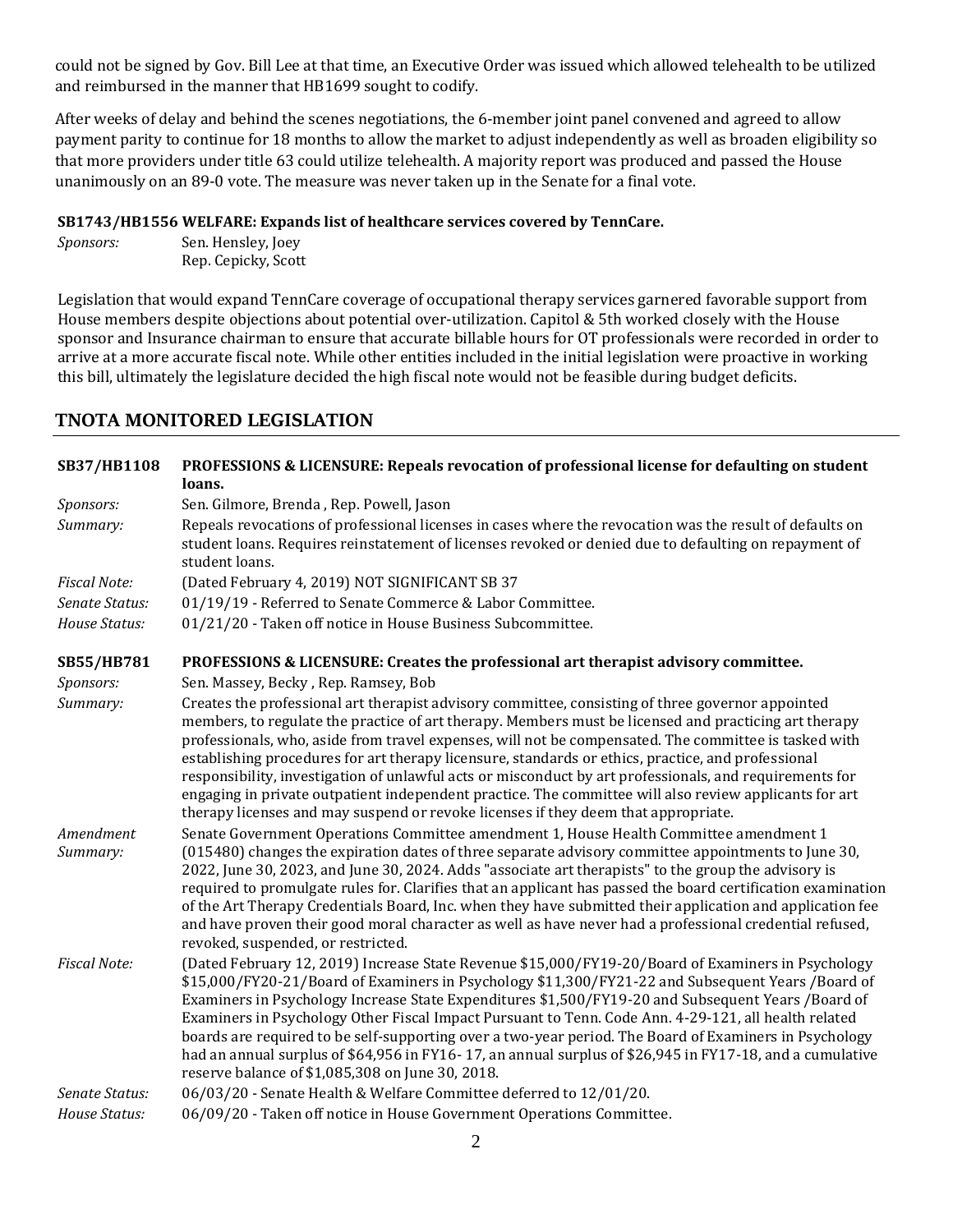| SB322/HB278                     | <b>INSURANCE HEALTH: Requires drafting of a memorandum of understanding on a comprehensive</b><br>online healthcare information system.                                                                                                                                                                                                                                                                                                                                                                                                                                                                                                                                                                                                                                                                                                                                |
|---------------------------------|------------------------------------------------------------------------------------------------------------------------------------------------------------------------------------------------------------------------------------------------------------------------------------------------------------------------------------------------------------------------------------------------------------------------------------------------------------------------------------------------------------------------------------------------------------------------------------------------------------------------------------------------------------------------------------------------------------------------------------------------------------------------------------------------------------------------------------------------------------------------|
| Sponsors:                       | Sen. Reeves, Shane, Rep. Daniel, Martin                                                                                                                                                                                                                                                                                                                                                                                                                                                                                                                                                                                                                                                                                                                                                                                                                                |
| Summary:                        | Requires commerce and insurance department draft a memorandum of understanding on development of<br>comprehensive online healthcare information system.                                                                                                                                                                                                                                                                                                                                                                                                                                                                                                                                                                                                                                                                                                                |
| Amendment<br>Summary:           | House Insurance Committee amendment 1 (007837) deletes all language after the enacting clause.<br>Requires the Executive Director of the Health Services and Development Agency (HSDA), no later than<br>January 1, 2020, to establish an all payer claims database to support transparent public reporting of<br>healthcare information that enables the Commissioner of the Department of Finance and Administration<br>(F&A), the Director of the Division of TennCare, the Commissioner of the Department of Mental Health and<br>Substance Abuse Services (DMHSAS), the Commissioner of the Department of Intellectual and<br>Developmental Disabilities (DIDD), the Commissioner of the Department of Health (DOH), and the<br>Commissioner of the Department of Labor and Workforce Development (DLWD) to carry out certain duties<br>pertaining to healthcare. |
| <b>Fiscal Note:</b>             | (Dated March 24, 2019) Increase State Expenditures - \$433,200/FY19-20 \$866,400/FY20-21 and<br>Subsequent Years Other Fiscal Impact To the extent individual departments are required to provide<br>healthcare information to the system, existing databases will require modifications. The increases in state<br>expenditures associated with such modifications cannot be quantified with reasonable certainty.                                                                                                                                                                                                                                                                                                                                                                                                                                                    |
| Senate Status:<br>House Status: | 02/18/20 - Senate Commerce & Labor Committee deferred to summer study.<br>04/30/19 - Taken off notice in House Finance, Ways & Means Subcommittee.                                                                                                                                                                                                                                                                                                                                                                                                                                                                                                                                                                                                                                                                                                                     |
| SB392/HB282                     | PROFESSIONS & LICENSURE: Legislation concerning licensure, certification, or registration<br>requirements.                                                                                                                                                                                                                                                                                                                                                                                                                                                                                                                                                                                                                                                                                                                                                             |
| Sponsors:                       | Sen. Roberts, Kerry, Rep. Daniel, Martin                                                                                                                                                                                                                                                                                                                                                                                                                                                                                                                                                                                                                                                                                                                                                                                                                               |
| Summary:<br><b>Fiscal Note:</b> | Requires any legislation that creates or modifies licensure, certification, or registration requirements for<br>occupational and professional groups to be referred for review to the government operations committee or<br>an appropriate standing committee by the speaker of each house.                                                                                                                                                                                                                                                                                                                                                                                                                                                                                                                                                                            |
| Senate Status:                  | (Dated February 7, 2019) NOT SIGNIFICANT<br>02/06/19 - Referred to Senate Government Operations Committee.                                                                                                                                                                                                                                                                                                                                                                                                                                                                                                                                                                                                                                                                                                                                                             |
| House Status:                   | 03/27/19 - Returned to House clerk's desk.                                                                                                                                                                                                                                                                                                                                                                                                                                                                                                                                                                                                                                                                                                                                                                                                                             |
| SB416/HB385<br>Sponsors:        | <b>INSURANCE HEALTH: Benefits for neurological disorders, including autism.</b><br>Sen. Kyle, Sara, Rep. Hodges, Jason                                                                                                                                                                                                                                                                                                                                                                                                                                                                                                                                                                                                                                                                                                                                                 |
| Summary:                        | Requires the commissioner of commerce and insurance to conduct a study for the purpose of determining<br>the amount of insurance policies that provide benefits for neurological disorders in this state. Specifies that<br>the study must include the amount of claims for treatment of autism spectrum disorder within the<br>insurance policies that provide benefits for neurological disorders. Requires the commissioner to submit a<br>copy of the report to the insurance committee of the house and the commerce and labor committee of the<br>senate no later than January 1, 2020.                                                                                                                                                                                                                                                                          |
| <b>Fiscal Note:</b>             | (Dated February 9, 2019) NOT SIGNIFICANT                                                                                                                                                                                                                                                                                                                                                                                                                                                                                                                                                                                                                                                                                                                                                                                                                               |
| Senate Status:                  | 02/06/19 - Referred to Senate Commerce & Labor Committee.                                                                                                                                                                                                                                                                                                                                                                                                                                                                                                                                                                                                                                                                                                                                                                                                              |
| House Status:                   | 03/11/20 - Taken off notice in House Life & Health Insurance Subcommittee.                                                                                                                                                                                                                                                                                                                                                                                                                                                                                                                                                                                                                                                                                                                                                                                             |
| SB539/HB698                     | INSURANCE HEALTH: Comprehensive listing of participating providers and facilities.                                                                                                                                                                                                                                                                                                                                                                                                                                                                                                                                                                                                                                                                                                                                                                                     |
| Sponsors:<br>Summary:           | Sen. Lundberg, Jon, Rep. Doggett, Clay<br>Requires managed health insurance issuers to update the issuer's comprehensive listing available to<br>covered persons and healthcare providers of participating providers and facilities at least every six months<br>for web-based materials instead of annually for printed materials. Broadly captioned.                                                                                                                                                                                                                                                                                                                                                                                                                                                                                                                 |
| <b>Fiscal Note:</b>             | (Dated February 19, 2019) NOT SIGNIFICANT                                                                                                                                                                                                                                                                                                                                                                                                                                                                                                                                                                                                                                                                                                                                                                                                                              |
| Senate Status:                  | 02/07/19 - Referred to Senate Commerce & Labor Committee.                                                                                                                                                                                                                                                                                                                                                                                                                                                                                                                                                                                                                                                                                                                                                                                                              |
| House Status:<br>Priority:      | 02/07/19 - Caption bill held on House clerk's desk.<br>1 - Top-tier                                                                                                                                                                                                                                                                                                                                                                                                                                                                                                                                                                                                                                                                                                                                                                                                    |

# **[SB771/HB879 HEALTH CARE: Creation of mental health professional education loan forgiveness program.](https://tls.mleesmith.com/2019-2020/pdf/SB0771.pdf)**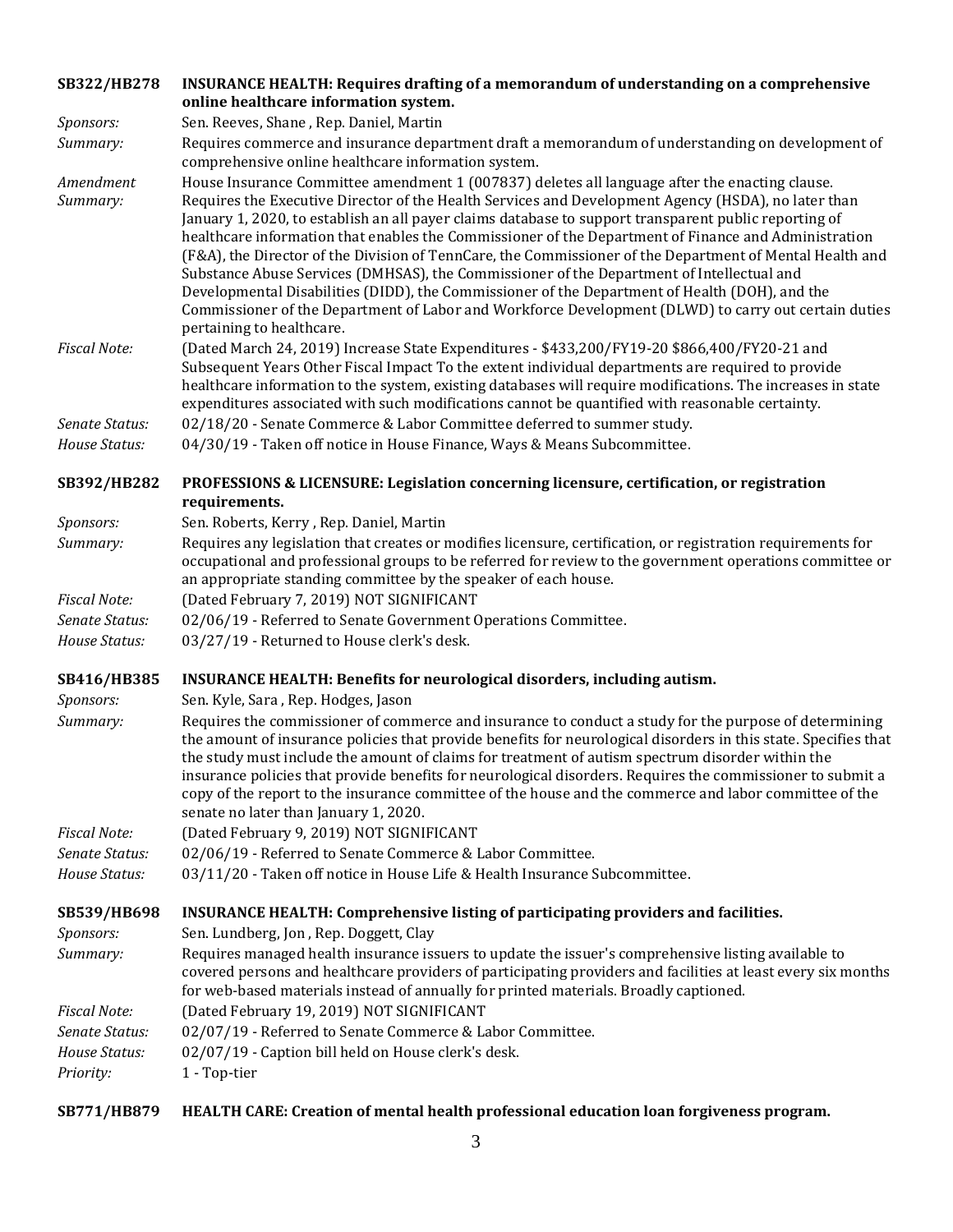| Sponsors:                | Sen. Yarbro, Jeff, Rep. Dixie, Vincent                                                                                                                                                                                                                                                                                      |
|--------------------------|-----------------------------------------------------------------------------------------------------------------------------------------------------------------------------------------------------------------------------------------------------------------------------------------------------------------------------|
| Summary:                 | Allows the commissioner of health to select applicants each year for participation in the mental health<br>professional education loan forgiveness program, limited to funding available. Requires participants to<br>meet the service obligation up to a maximum of three years. Establishes the maximum amount to receive |
|                          | and the requirements that are required to be met for eligibility of the loan forgiveness program. Declares<br>that if the minimum commitment is not met, the commissioner must collect the total amount paid in the<br>program, plus interest established by rule.                                                          |
| <b>Fiscal Note:</b>      | (Dated March 20, 2019) Other Fiscal Impact To the extent the Department of Health is awarded a federal<br>grant, any such funding would be expended to create the proposed program. The extent and timing of any<br>such grant and subsequent expenditures for the program is unknown.                                      |
| Senate Status:           | 02/07/19 - Referred to Senate Health & Welfare Committee.                                                                                                                                                                                                                                                                   |
| House Status:            | 02/11/19 - Referred to House Mental Health & Substance Abuse Subcommittee.                                                                                                                                                                                                                                                  |
|                          | SB774/HB1106 INSURANCE GENERAL: Tennessee Preexisting Conditions Protection Act.                                                                                                                                                                                                                                            |
| Sponsors:                | Sen. Yarbro, Jeff, Rep. Powell, Jason                                                                                                                                                                                                                                                                                       |
| Summary:                 | Prohibits a medicare supplement policy or certificate from excluding or limiting benefits for losses                                                                                                                                                                                                                        |
|                          | incurred because of a preexisting condition. Current law specifies benefits cannot be limited for losses                                                                                                                                                                                                                    |
|                          | incurred more than six months from the effective date of coverage due to a preexisting condition. Also                                                                                                                                                                                                                      |
|                          | specifies that health benefit plans covering small employers cannot impose a preexisting condition                                                                                                                                                                                                                          |
|                          | exclusion to limit or deny coverage. Prohibits a group health plan and a health insurance issuer offering                                                                                                                                                                                                                   |
|                          | group health insurance coverage from imposing a preexisting condition exclusion, with respect to a                                                                                                                                                                                                                          |
|                          | participant or beneficiary. Make various other revisions regarding preexisting conditions.                                                                                                                                                                                                                                  |
| <b>Fiscal Note:</b>      | (Dated February 9, 2019) Increase State Expenditures Not Significant Other Fiscal Impact An increase in                                                                                                                                                                                                                     |
|                          | premiums for Medicare Supplement and Long-term Care plans will result in an increase in premium tax<br>revenue. The amounts and timing of any increased revenue cannot be reasonably quantified. Potential                                                                                                                  |
|                          | Impact on Health Insurance Premiums (required by Tenn. Code Ann. 3-2-111): The proposed legislation                                                                                                                                                                                                                         |
|                          | could result in an increase in the cost of health insurance premiums for Medicare Supplement and Long-                                                                                                                                                                                                                      |
|                          | Term Care insurance consumers. Any increase as a result of the proposed legislation cannot be quantified                                                                                                                                                                                                                    |
|                          | due to the multiple factors equated to insurance premiums and could vary greatly within each individual                                                                                                                                                                                                                     |
|                          | plan.                                                                                                                                                                                                                                                                                                                       |
| Senate Status:           | 02/07/19 - Referred to Senate Commerce & Labor Committee.                                                                                                                                                                                                                                                                   |
| House Status:            | 02/13/19 - Referred to House Life & Health Insurance Subcommittee.                                                                                                                                                                                                                                                          |
| <b>Executive Status:</b> | 03/11/19 - Joint Council on Pensions and Insurance released to standing committees with unfavorable<br>comment.                                                                                                                                                                                                             |
| SB791/HB935              | PROFESSIONS & LICENSURE: Per-encounter opioid treatment.                                                                                                                                                                                                                                                                    |
| <i>Sponsors:</i>         | Sen. Johnson, Jack, Rep. Lamberth, William                                                                                                                                                                                                                                                                                  |
| Summary:                 | Clarifies that per-encounter opioid treatment by a healthcare practitioner is an exception to the prohibition                                                                                                                                                                                                               |
|                          | on treatment of a patient with an opioid more frequently than every 10 days. Broadly captioned.                                                                                                                                                                                                                             |
| <b>Fiscal Note:</b>      | (Dated February 20, 2019) NOT SIGNIFICANT                                                                                                                                                                                                                                                                                   |
| Senate Status:           | 02/07/19 - Referred to Senate Health & Welfare Committee.                                                                                                                                                                                                                                                                   |
| House Status:            | 02/11/19 - Referred to House Mental Health & Substance Abuse Subcommittee.                                                                                                                                                                                                                                                  |
| Priority:                | 2 - Second-tier                                                                                                                                                                                                                                                                                                             |
| <b>SB1204</b>            | LABOR LAW: Continuing education requirements of healthcare prescribers.                                                                                                                                                                                                                                                     |
| Sponsors:                | Sen. Crowe, Rusty,                                                                                                                                                                                                                                                                                                          |
| Summary:                 | Creates an exception to the two-hour biennial continuing education requirement for controlled substance                                                                                                                                                                                                                     |
|                          | prescriptions for licensed prescribers in medical education program teaching roles who do not examine                                                                                                                                                                                                                       |
|                          | patients or prescribe controlled substances.                                                                                                                                                                                                                                                                                |
| <b>Fiscal Note:</b>      | (Dated March 27, 2019) NOT SIGNIFICANT                                                                                                                                                                                                                                                                                      |
| Senate Status:           | 02/11/19 - Referred to Senate Health & Welfare Committee.                                                                                                                                                                                                                                                                   |
|                          | SB1744/HB1859 INSURANCE GENERAL: Rebuttable presumption for person signing insurance contract or paying                                                                                                                                                                                                                     |
|                          | premium.                                                                                                                                                                                                                                                                                                                    |

*Sponsors:* Sen. Lundberg, Jon , Rep. Gant, Ron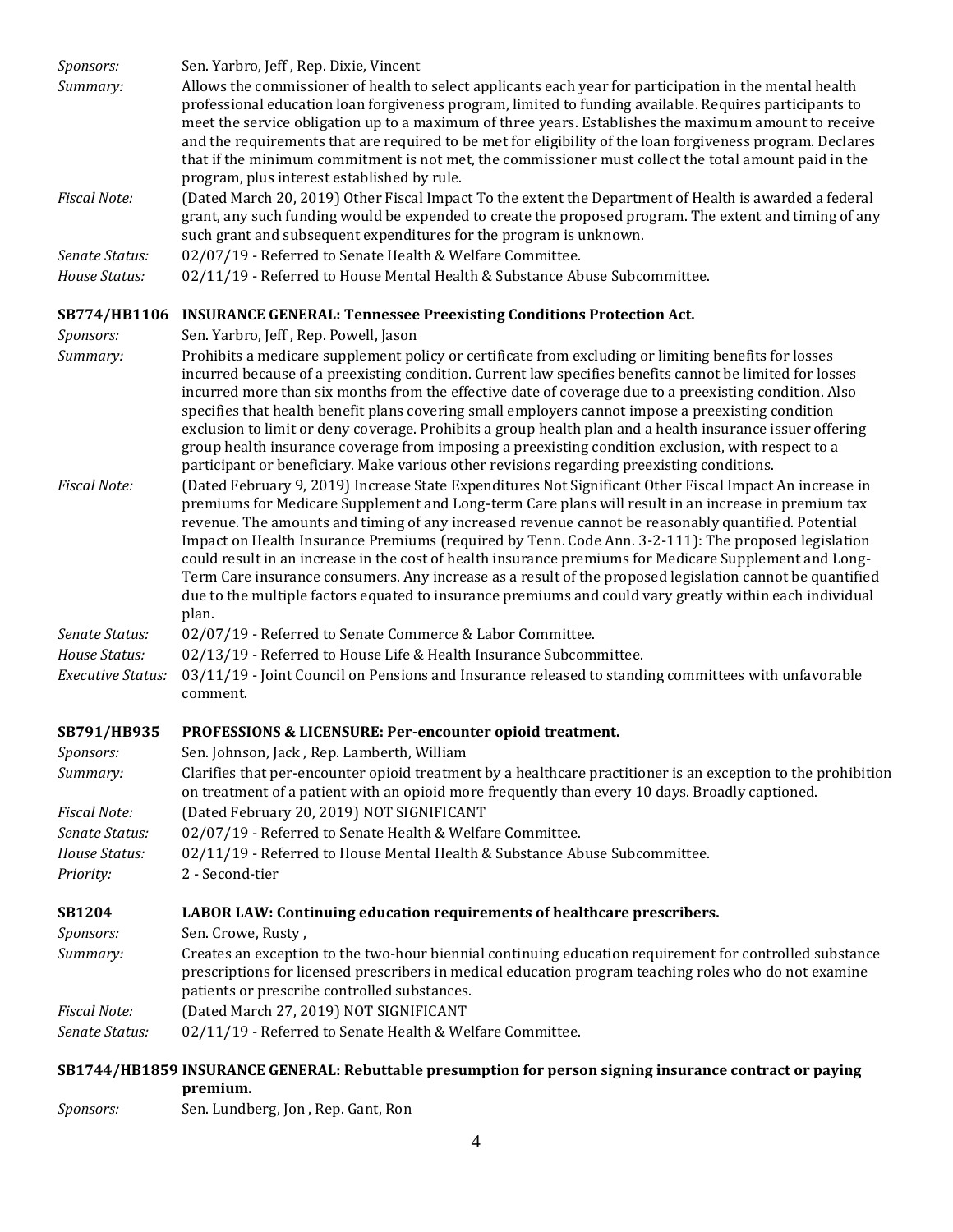| Summary:                 | Clarifies that the rebuttable presumption that a person signing an insurance contract or application has<br>read, understands, and accepts the contents of the contract, and the rebuttable presumption that an<br>insured accepts coverage under an insurance contract through the payment of an insurance premium apply<br>in all actions against insurance agents, producers, brokers, administrators, and companies, and the<br>employees and contractors of insurance companies.                                                                                                                                               |
|--------------------------|-------------------------------------------------------------------------------------------------------------------------------------------------------------------------------------------------------------------------------------------------------------------------------------------------------------------------------------------------------------------------------------------------------------------------------------------------------------------------------------------------------------------------------------------------------------------------------------------------------------------------------------|
| <b>Fiscal Note:</b>      | (Dated February 18, 2020) NOT SIGNIFICANT                                                                                                                                                                                                                                                                                                                                                                                                                                                                                                                                                                                           |
| Senate Status:           | 03/12/20 - Set for Senate Commerce & Labor Committee 03/17/20.                                                                                                                                                                                                                                                                                                                                                                                                                                                                                                                                                                      |
| House Status:            | 03/10/20 - Taken off notice in House Property & Casualty Subcommittee.                                                                                                                                                                                                                                                                                                                                                                                                                                                                                                                                                              |
|                          |                                                                                                                                                                                                                                                                                                                                                                                                                                                                                                                                                                                                                                     |
|                          | SB1758/HB1701 INSURANCE GENERAL: Requires limitation of risk to policy holders and implements gold card<br>program.                                                                                                                                                                                                                                                                                                                                                                                                                                                                                                                 |
| Sponsors:                | Sen. Reeves, Shane, Rep. Hall, Mark                                                                                                                                                                                                                                                                                                                                                                                                                                                                                                                                                                                                 |
| Summary:                 | Limits the risk to the assured and offers the best outcome for the assured based on the assured's informed<br>choice given full disclosure to the assured of cost information by the other party by the insurance contracts.<br>Implements a gold card program that waives certain prior authorization requirements or processes for<br>entities using utilization review agents. Broadly captioned.                                                                                                                                                                                                                                |
| <b>Fiscal Note:</b>      | (Dated February 21, 2020) Increase State Expenditures - \$1,992,500/FY20-21 \$3,985,000/FY21-22 and<br>Subsequent Years Increase Federal Expenditures - \$3,102,900/FY20-21 \$6,205,800/FY21-22 and<br>Subsequent Years Increase Local Expenditures Exceeds \$75,000/FY20-21* Exceeds \$150,000/FY21-22 and<br>Subsequent Years* Other Fiscal Impact The proposed legislation will likely impact the contracts the<br>Division of TennCare and the Division of Benefits Administration have with multiple insurance providers;<br>however, due to multiple unknown factors, an exact fiscal impact cannot be reasonably determined. |
| Senate Status:           | 03/12/20 - Set for Senate Commerce & Labor Committee 03/17/20.                                                                                                                                                                                                                                                                                                                                                                                                                                                                                                                                                                      |
| House Status:            | 05/28/20 - Taken off notice in House Life & Health Insurance Subcommittee.                                                                                                                                                                                                                                                                                                                                                                                                                                                                                                                                                          |
| <b>Executive Status:</b> | 03/02/20 - Joint Council on Pensions and Insurance released to standing committees with unfavorable<br>comment.                                                                                                                                                                                                                                                                                                                                                                                                                                                                                                                     |
|                          |                                                                                                                                                                                                                                                                                                                                                                                                                                                                                                                                                                                                                                     |
|                          |                                                                                                                                                                                                                                                                                                                                                                                                                                                                                                                                                                                                                                     |
|                          | SB1803/HB2033 PUBLIC FINANCE: Report on federal block grants and funds expended by each state agency.                                                                                                                                                                                                                                                                                                                                                                                                                                                                                                                               |
| Sponsors:<br>Summary:    | Sen. Gilmore, Brenda, Rep. Love Jr., Harold                                                                                                                                                                                                                                                                                                                                                                                                                                                                                                                                                                                         |
|                          | Requires each state agency to submit, on or before December 1 of each year, a report to members of the<br>finance, ways and means committees of the house and senate summarizing amounts of federal block grants<br>and purposes for which funds were expended, including any unexpended or returned portions.                                                                                                                                                                                                                                                                                                                      |
| Amendment<br>Summary:    | House amendment 1 (016758) deletes and rewrites all language after the enacting clause such that the only<br>change is requiring the written report to be submitted on or before February 1 of each year instead of                                                                                                                                                                                                                                                                                                                                                                                                                 |
| <b>Fiscal Note:</b>      | December 1 of each year.                                                                                                                                                                                                                                                                                                                                                                                                                                                                                                                                                                                                            |
| Senate Status:           | (Dated January 26, 2020) NOT SIGNIFICANT<br>01/27/20 - Referred to Senate State & Local Government Committee.                                                                                                                                                                                                                                                                                                                                                                                                                                                                                                                       |
| House Status:            | 06/17/20 - House passed with amendment 1 (016758), which deletes and rewrites all language after the<br>enacting clause such that the only change is requiring the written report to be submitted on or before<br>February 1 of each year instead of December 1 of each year.                                                                                                                                                                                                                                                                                                                                                       |
|                          |                                                                                                                                                                                                                                                                                                                                                                                                                                                                                                                                                                                                                                     |
| <b>SB1838</b>            | EDUCATION: Changes to teacher evaluations and continuing contracts.<br>Sen. Akbari, Raumesh,                                                                                                                                                                                                                                                                                                                                                                                                                                                                                                                                        |
| Sponsors:<br>Summary:    | Requires the state board of education, along with LEAs, to establish a general criteria for LEA teacher<br>evaluations and sets requirements for such evaluation. Deletes restrictions for not keeping data obtained<br>from TCAP exams for more than five years and that principals' annual evaluations must be based on<br>student achievement data. Makes various changes to continuing contract requirements for LEAs. Broadly<br>captioned.                                                                                                                                                                                    |
| Senate Status:           | 01/27/20 - Introduced in the Senate                                                                                                                                                                                                                                                                                                                                                                                                                                                                                                                                                                                                 |
|                          |                                                                                                                                                                                                                                                                                                                                                                                                                                                                                                                                                                                                                                     |
| Sponsors:                | SB1852/HB2390 HEALTH CARE: Reporting increased pricing of prescription drugs.<br>Sen. Akbari, Raumesh, Rep. Camper, Karen                                                                                                                                                                                                                                                                                                                                                                                                                                                                                                           |

5

senate and the health committee of the house of representatives any prescription drugs having increased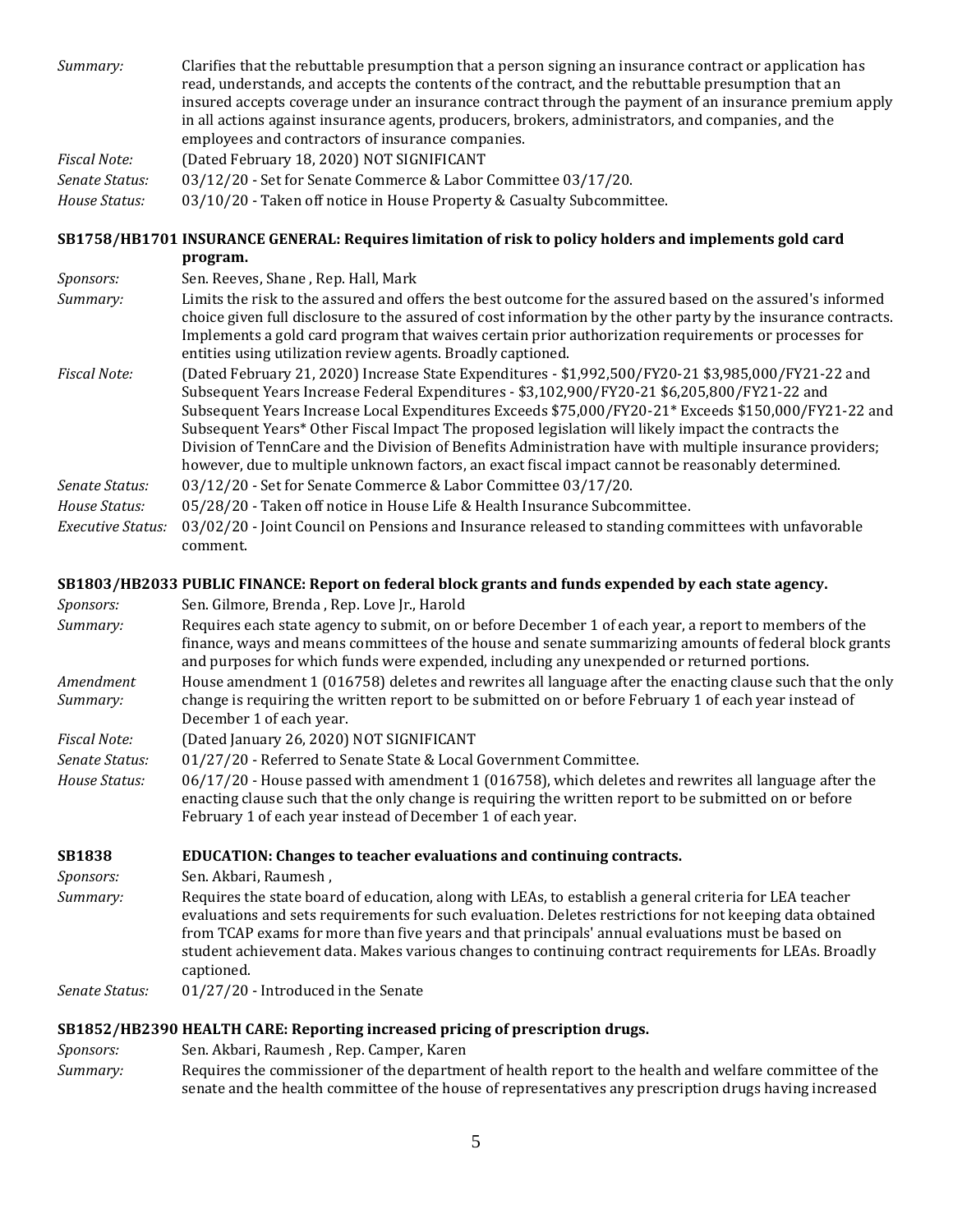|                | more than two hundred percent (200%) during a fiscal year. Requires report be submitted to committees<br>electronically by October 1 the following fiscal year that report was made. Broadly captioned. |
|----------------|---------------------------------------------------------------------------------------------------------------------------------------------------------------------------------------------------------|
| Fiscal Note:   | (Dated January 29, 2020) NOT SIGNIFICANT                                                                                                                                                                |
| Senate Status: | 03/11/20 - Taken off notice in Senate Health & Welfare Committee.                                                                                                                                       |
| House Status:  | 03/11/20 - Taken off notice in House Mental Health & Substance Abuse Subcommittee.                                                                                                                      |
|                |                                                                                                                                                                                                         |

#### **[SB1880/HB2748 EDUCATION: Policy governing background procedures for contract workers to be posted on local](https://tls.mleesmith.com/2019-2020/pdf/SB1880.pdf)  [board of education's website.](https://tls.mleesmith.com/2019-2020/pdf/SB1880.pdf)**

| <i>Sponsors:</i> | Sen. Yarbro, Jeff, Rep. Miller, Larry                                                                                                                                                                                                                                            |
|------------------|----------------------------------------------------------------------------------------------------------------------------------------------------------------------------------------------------------------------------------------------------------------------------------|
| Summary:         | Requires each local board of education and each governing body of a charter school to adopt a policy<br>governing background check procedures for contract workers and volunteers and to post the policy on the<br>local board's or governing body's website. Broadly captioned. |
| Fiscal Note:     | (Dated February 12, 2020) NOT SIGNIFICANT                                                                                                                                                                                                                                        |
| Senate Status:   | 03/16/20 - Senate Education Committee deferred to next available calendar.                                                                                                                                                                                                       |
| House Status:    | 05/26/20 - Taken off notice in House Education K-12 Subcommittee.                                                                                                                                                                                                                |

## **[SB1888/HB1875 HEALTH CARE: Determination of charity care for medical debt.](https://tls.mleesmith.com/2019-2020/pdf/SB1888.pdf)**

| <i>Sponsors:</i>         | Sen. Reeves, Shane, Rep. Vaughan, Kevin                                                                                                                                                                                                                                                                                                                                                                                      |
|--------------------------|------------------------------------------------------------------------------------------------------------------------------------------------------------------------------------------------------------------------------------------------------------------------------------------------------------------------------------------------------------------------------------------------------------------------------|
| Summary:                 | Changes definition of indigence income from an amount no greater than 100 percent of the federal poverty<br>guidelines, to income determined by provider's posted charity care policy. If provider determines indigence<br>and observes no improvement in beneficiary's financial situation, debt must be deemed uncollectable and<br>determined to be charity care without application of the bad debt collection criteria. |
| <b>Fiscal Note:</b>      | (Dated February 4, 2020) NOT SIGNIFICANT                                                                                                                                                                                                                                                                                                                                                                                     |
| Senate Status:           | $02/24/20$ - Senate passed.                                                                                                                                                                                                                                                                                                                                                                                                  |
| House Status:            | 03/16/20 - House passed.                                                                                                                                                                                                                                                                                                                                                                                                     |
| <b>Executive Status:</b> | 03/26/20 - Enacted as Public Chapter 0619 effective March 25, 2020.                                                                                                                                                                                                                                                                                                                                                          |

## **[SB1894/HB2726 LOCAL GOVERNMENT: Prohibits license renewal of delinquent licensee by health related boards.](https://tls.mleesmith.com/2019-2020/pdf/SB1894.pdf)**

| Sponsors:             | Sen. Haile, Ferrell, Rep. Sexton, Cameron                                                                                                                                                                                                                                                                                                                                                                                                                                                                                                                                                                                                                                                                                                                                                                                                                                                                                                                                                                                                                                                                                                                                                                                                                                                                                                                                                                                                                                                                                                                                                                   |
|-----------------------|-------------------------------------------------------------------------------------------------------------------------------------------------------------------------------------------------------------------------------------------------------------------------------------------------------------------------------------------------------------------------------------------------------------------------------------------------------------------------------------------------------------------------------------------------------------------------------------------------------------------------------------------------------------------------------------------------------------------------------------------------------------------------------------------------------------------------------------------------------------------------------------------------------------------------------------------------------------------------------------------------------------------------------------------------------------------------------------------------------------------------------------------------------------------------------------------------------------------------------------------------------------------------------------------------------------------------------------------------------------------------------------------------------------------------------------------------------------------------------------------------------------------------------------------------------------------------------------------------------------|
| Summary:              | Prohibits boards under the division of health related boards from renewing the license of a licensee who                                                                                                                                                                                                                                                                                                                                                                                                                                                                                                                                                                                                                                                                                                                                                                                                                                                                                                                                                                                                                                                                                                                                                                                                                                                                                                                                                                                                                                                                                                    |
|                       | has not paid the licensee's renewal fee and is currently incarcerated. Broadly captioned.                                                                                                                                                                                                                                                                                                                                                                                                                                                                                                                                                                                                                                                                                                                                                                                                                                                                                                                                                                                                                                                                                                                                                                                                                                                                                                                                                                                                                                                                                                                   |
| Amendment<br>Summary: | House amendment 1 (016019) rewrites this bill and revises present law provisions regarding disciplinary<br>action reports for hospitals and other healthcare facilities. Present law requires the chief administrative<br>official of each hospital or other health care facility to report to the respective licensing board, committee,<br>council, or agency any disciplinary action taken concerning a licensed healthcare provider or healthcare<br>facility when such action is related to professional ethics, professional incompetence or negligence, moral<br>turpitude, or drug or alcohol abuse. This amendment removes the specific reference to "healthcare" in<br>regard to the facilities to which the law applies and additionally requires the official to report any<br>information that the chief administrative official reasonably believes indicates that a licensee: (A)<br>Inappropriately prescribed a controlled substance; (B) Diverted a controlled substance; (C) Engaged in<br>sexual activity with a patient; (D) Has a mental or physical impairment that prevents the person from safely<br>practicing the licensed profession; $(E)$ Acted with incompetence; or $(F)$ Engaged in unethical or<br>unprofessional conduct. Present law requires the official to make the report within 60 days of the date of<br>the action. This amendment instead requires the official to make the report within 60 days of: (1) The date<br>of a disciplinary action; or (2) The date the chief administrative official first obtains the information<br>described in $(A)$ - $(F)$ . |
| <b>Fiscal Note:</b>   | (Dated February 13, 2020) NOT SIGNIFICANT                                                                                                                                                                                                                                                                                                                                                                                                                                                                                                                                                                                                                                                                                                                                                                                                                                                                                                                                                                                                                                                                                                                                                                                                                                                                                                                                                                                                                                                                                                                                                                   |
| Senate Status:        | 03/11/20 - Senate Health & Welfare Committee deferred to next available calendar.                                                                                                                                                                                                                                                                                                                                                                                                                                                                                                                                                                                                                                                                                                                                                                                                                                                                                                                                                                                                                                                                                                                                                                                                                                                                                                                                                                                                                                                                                                                           |
| House Status:         | 06/11/20 - House passed with amendment 1 (016019), which rewrites this bill and revises present law<br>provisions regarding disciplinary action reports for hospitals and other healthcare facilities. Present law<br>requires the chief administrative official of each hospital or other health care facility to report to the<br>respective licensing board, committee, council, or agency any disciplinary action taken concerning a<br>licensed healthcare provider or healthcare facility when such action is related to professional ethics,<br>professional incompetence or negligence, moral turpitude, or drug or alcohol abuse. This amendment<br>removes the specific reference to "healthcare" in regard to the facilities to which the law applies and                                                                                                                                                                                                                                                                                                                                                                                                                                                                                                                                                                                                                                                                                                                                                                                                                                        |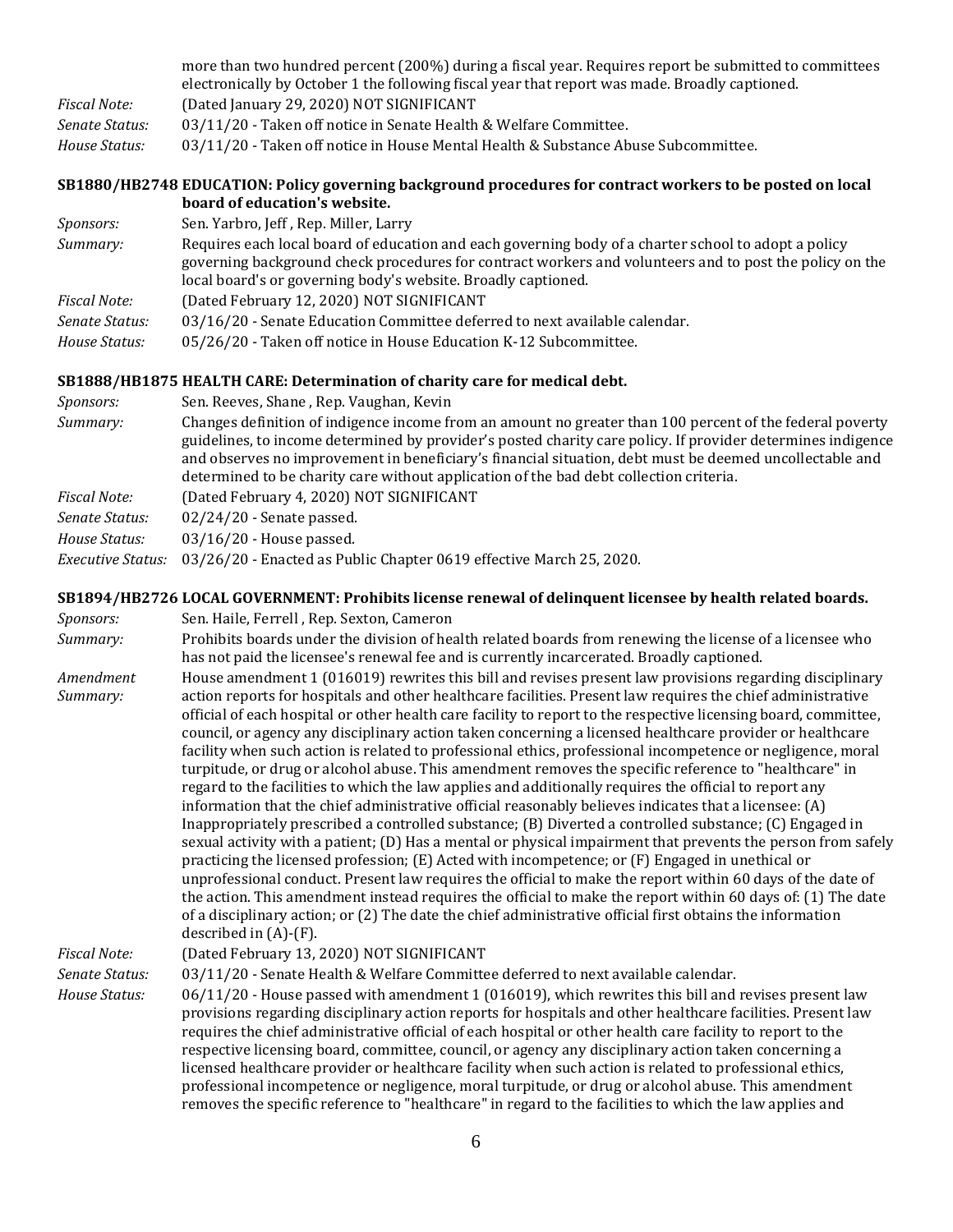additionally requires the official to report any information that the chief administrative official reasonably believes indicates that a licensee: (A) Inappropriately prescribed a controlled substance; (B) Diverted a controlled substance; (C) Engaged in sexual activity with a patient; (D) Has a mental or physical impairment that prevents the person from safely practicing the licensed profession; (E) Acted with incompetence; or (F) Engaged in unethical or unprofessional conduct. Present law requires the official to make the report within 60 days of the date of the action. This amendment instead requires the official to make the report within 60 days of: (1) The date of a disciplinary action; or (2) The date the chief administrative official first obtains the information described in (A)-(F).

## **[SB1935/HB1866 INSURANCE HEALTH: Required notifications of contract changes.](https://tls.mleesmith.com/2019-2020/pdf/SB1935.pdf)**

| Sponsors:             | Sen. Swann, Art, Rep. Hall, Mark                                                                                                                                                                                                                                                                                                                                                                                                                                                                                                                                                                                                                                                                                                                                                                                                                                                                                                   |
|-----------------------|------------------------------------------------------------------------------------------------------------------------------------------------------------------------------------------------------------------------------------------------------------------------------------------------------------------------------------------------------------------------------------------------------------------------------------------------------------------------------------------------------------------------------------------------------------------------------------------------------------------------------------------------------------------------------------------------------------------------------------------------------------------------------------------------------------------------------------------------------------------------------------------------------------------------------------|
| Summary:              | Extends the amount of time a covered entity or pharmacy benefits manager must notify a pharmacy or<br>pharmacist in its network of contract changes from 30 to 45 days. Broadly captioned.                                                                                                                                                                                                                                                                                                                                                                                                                                                                                                                                                                                                                                                                                                                                         |
| Amendment<br>Summary: | House Life & Health Insurance Subcommittee amendment 1 (014664) deletes all language after the<br>enacting clause. Requires, if coverage of a prescription drug for the treatment of any medical condition is<br>restricted for use by an insurer, health plan, or utilization review organization through the use of a step<br>therapy protocol, the patient and prescribing practitioner to have access to a clear, readily accessible, and<br>convenient process to request a step therapy exception. Requires an insurer, health plan, or utilization<br>review organization to grant a step therapy exception within 72-hours of receipt or within 24-hours of<br>receipt in an emergency medical condition, if certain criteria are met. The proposed legislation takes effect<br>January 1, 2021 and applies to agreements for health insurance or health plans entered into, amended, or<br>renewed on or after that date. |
| <b>Fiscal Note:</b>   | (Dated January 29, 2020) NOT SIGNIFICANT                                                                                                                                                                                                                                                                                                                                                                                                                                                                                                                                                                                                                                                                                                                                                                                                                                                                                           |
| Senate Status:        | 03/12/20 - Set for Senate Commerce & Labor Committee 03/17/20.                                                                                                                                                                                                                                                                                                                                                                                                                                                                                                                                                                                                                                                                                                                                                                                                                                                                     |
| House Status:         | 06/01/20 - Taken off notice in House Insurance Committee.                                                                                                                                                                                                                                                                                                                                                                                                                                                                                                                                                                                                                                                                                                                                                                                                                                                                          |
| Executive Status:     | 03/09/20 - Joint Council on Pensions and Insurance released to standing committees with unfavorable<br>comment after adopting amendment 1 (014664).                                                                                                                                                                                                                                                                                                                                                                                                                                                                                                                                                                                                                                                                                                                                                                                |

## **[SB1942/HB1890 INSURANCE HEALTH: Prohibits pharmacy benefit managers from discriminating against certain](https://tls.mleesmith.com/2019-2020/pdf/SB1942.pdf)  [pharmacies.](https://tls.mleesmith.com/2019-2020/pdf/SB1942.pdf)**

| Sponsors: | Sen. Briggs, Richard, Rep. Helton, Esther                                                                                                                                                                                                                                                                                                                                                                                                                                                                                                                                                                                                                                                                                                                                                                                                                                                                                                                                                                                                                                                                                                                                                                                                                                                                          |
|-----------|--------------------------------------------------------------------------------------------------------------------------------------------------------------------------------------------------------------------------------------------------------------------------------------------------------------------------------------------------------------------------------------------------------------------------------------------------------------------------------------------------------------------------------------------------------------------------------------------------------------------------------------------------------------------------------------------------------------------------------------------------------------------------------------------------------------------------------------------------------------------------------------------------------------------------------------------------------------------------------------------------------------------------------------------------------------------------------------------------------------------------------------------------------------------------------------------------------------------------------------------------------------------------------------------------------------------|
| Summary:  | Prohibits a pharmacy benefit manager, or any third party that makes payment for the drugs, from<br>discriminating against the following with respect to a patient eligible to receive drugs subject to a federal<br>drug discount agreement between the secretary of health and human services and a drug manufacturer: (1)<br>A 340B entity (described below) in a manner that prevents or interferes with the patient's choice to receive<br>those drugs from the 340B entity; (2) A pharmacy participating in a health plan as an entity authorized to<br>participate under a federal drug discount program in a manner that prevents or interferes with the<br>patient's choice to receive those drugs from the pharmacy; or (3) A 340B entity regarding reimbursement<br>for pharmacy-dispensed drugs by reimbursing at a rate lower than that paid for the same drug to<br>pharmacies that are not 340B entities. This bill also prohibits a pharmacy benefit manager from assessing<br>any fee or other adjustment upon the 340B entity or excluding a 340B pharmacy from the pharmacy<br>benefit manager's or third party's pharmacy network, on the basis that the 340B entity participates in the<br>drug discount program. A "340B entity" is an entity participating in the federal 340B drug discount |
|           | program, including the entity's pharmacy or pharmacies, or any pharmacy or pharmacies contracted with<br>the entity to dispense drugs purchased through the program. This bill states that it creates a private cause<br>of action for a pharmacy or 340B entity against a pharmacy benefit manager or third party who violates<br>this bill.                                                                                                                                                                                                                                                                                                                                                                                                                                                                                                                                                                                                                                                                                                                                                                                                                                                                                                                                                                      |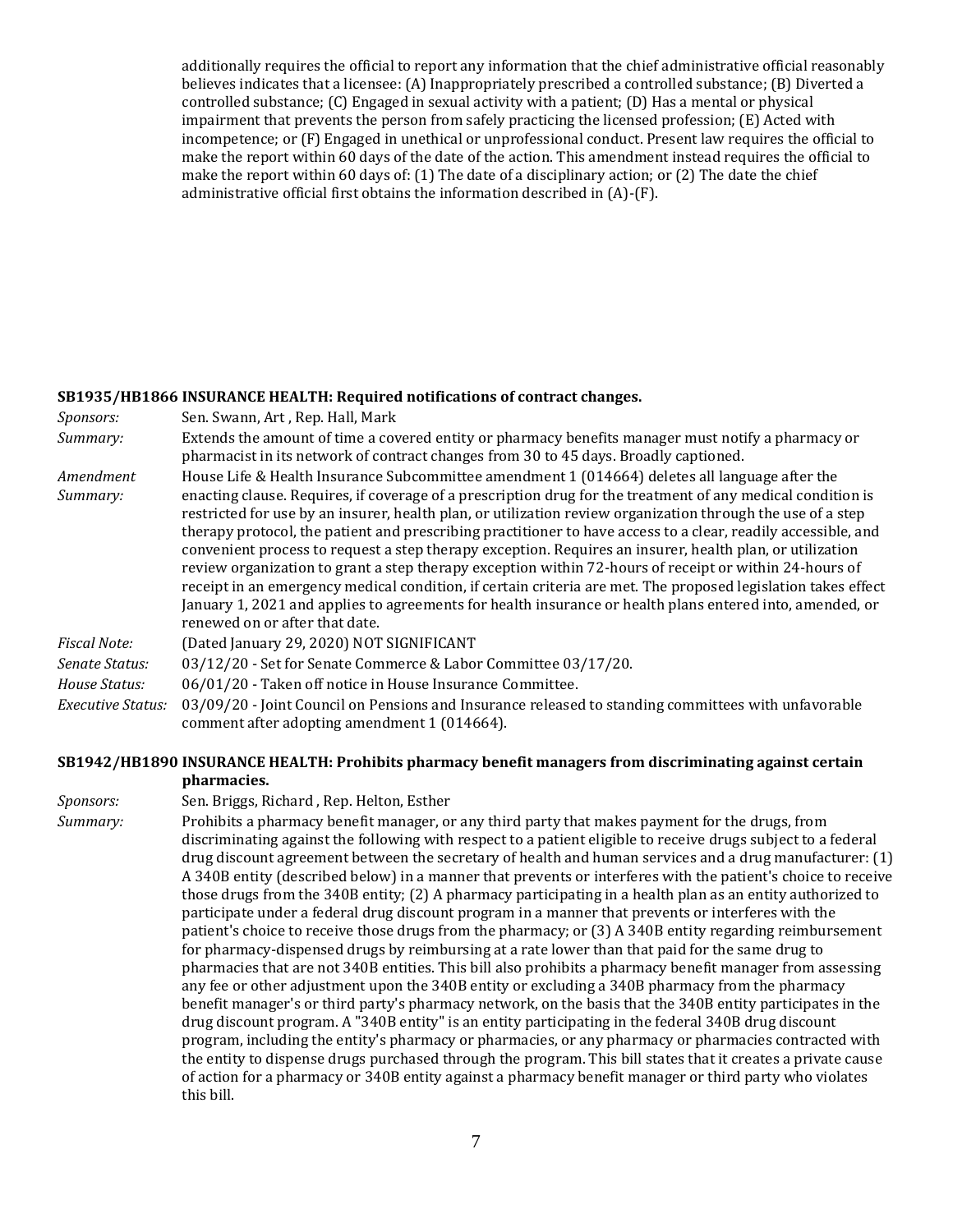| Amendment           | Senate Commerce and Labor Committee amendment 1, House Insurance Committee amendment 1                                                                                                                                                                                                                                                                                                                                                                              |
|---------------------|---------------------------------------------------------------------------------------------------------------------------------------------------------------------------------------------------------------------------------------------------------------------------------------------------------------------------------------------------------------------------------------------------------------------------------------------------------------------|
| Summary:            | (015717) adds language to the original bill that exempts the TennCare program, CoverKids and Cover RX                                                                                                                                                                                                                                                                                                                                                               |
|                     | programs. House Insurance Committee amendment 2 (017056) deletes the provision that creates a private<br>cause of action for a pharmacy or 340B entity against a PBM or third party who violates this section.                                                                                                                                                                                                                                                      |
| <b>Fiscal Note:</b> | (Dated February 27, 2020) Increase State Expenditures - \$10,620,500/FY20-21 and Subsequent Years<br>Increase Federal Expenditures - \$20,504,500/FY20-21 and Subsequent Years Other Commerce Impact The<br>proposed legislation will likely impact the contracts the Division of TennCare and the Division of Benefits<br>Administration have with providers; however, due to multiple unknown factors, an exact fiscal impact<br>cannot be reasonably determined. |
| Senate Status:      | 06/09/20 - Senate Commerce & Labor Committee deferred to summer study.                                                                                                                                                                                                                                                                                                                                                                                              |
| House Status:       | 06/17/20 - House Calendar & Rules Committee deferred to last calendar.                                                                                                                                                                                                                                                                                                                                                                                              |
| Executive Status:   | 03/02/20 - Joint Council on Pensions and Insurance released to standing committees with favorable<br>comment.                                                                                                                                                                                                                                                                                                                                                       |

### **[SB1953/HB1936 EDUCATION: Establishment of statewide career aptitude assessment program.](https://tls.mleesmith.com/2019-2020/pdf/SB1953.pdf)**

| <i>Sponsors:</i> | Sen. Haile, Ferrell, Rep. Dunn, Bill                                                                                                                                                                                                                                                                         |
|------------------|--------------------------------------------------------------------------------------------------------------------------------------------------------------------------------------------------------------------------------------------------------------------------------------------------------------|
| Summary:         | Requires department of education receive annual funds to establish a statewide career aptitude assessment<br>program to be made available to local education agencies at no cost. Encourages guidance counselors to use<br>assessments to discuss possible career and education opportunities with students. |
| Fiscal Note:     | (Dated February 28, 2020) Increase State Expenditures \$600,000/FY20-21 and Subsequent Years                                                                                                                                                                                                                 |
| Senate Status:   | 03/16/20 - Senate Education Committee deferred to next available calendar.                                                                                                                                                                                                                                   |
| House Status:    | 05/26/20 - Taken off notice in House Education Curriculum, Testing & Innovation Subcommittee.                                                                                                                                                                                                                |

### **[SB1968/HB2118 TAXES BUSINESS: Exempts certain retired physicians from professional privilege tax.](https://tls.mleesmith.com/2019-2020/pdf/SB1968.pdf)**

| <i>Sponsors:</i> | Sen. Southerland, Steve, Rep. Eldridge, Rick                                                                                                    |
|------------------|-------------------------------------------------------------------------------------------------------------------------------------------------|
| Summary:         | Exempts retired physicians with active licenses used solely for the purpose of free healthcare services from<br>the professional privilege tax. |
| Fiscal Note:     | (Dated February 11, 2020) NOT SIGNIFICANT                                                                                                       |
| Senate Status:   | 03/11/20 - Taken off notice in Senate Finance Revenue Subcommittee.                                                                             |
| House Status:    | 02/05/20 - Referred to House Finance, Ways & Means Subcommittee.                                                                                |

## **[SB2025/HB1954 EDUCATION: Prohibits schools from requiring teachers to work more than one extra hour per week.](https://tls.mleesmith.com/2019-2020/pdf/SB2025.pdf)**

| Sponsors:                                                                                                                                                                                                                                                                                                                                                                                            | Sen. Akbari, Raumesh, Rep. Lamar, London                                                                                                                                                                                                                                                                          |  |  |  |
|------------------------------------------------------------------------------------------------------------------------------------------------------------------------------------------------------------------------------------------------------------------------------------------------------------------------------------------------------------------------------------------------------|-------------------------------------------------------------------------------------------------------------------------------------------------------------------------------------------------------------------------------------------------------------------------------------------------------------------|--|--|--|
| Prohibits a public school, public charter school, LEA, local board of education, or charter school governing<br>Summary:<br>body from requiring a public school teacher or public charter school teacher to work more than one hour<br>per week in addition to the required teacher workday, unless in the event of extraordinary circumstances<br>at the principal's discretion. Broadly captioned. |                                                                                                                                                                                                                                                                                                                   |  |  |  |
| Fiscal Note:                                                                                                                                                                                                                                                                                                                                                                                         | (Dated February 28, 2020) NOT SIGNIFICANT                                                                                                                                                                                                                                                                         |  |  |  |
| Senate Status:                                                                                                                                                                                                                                                                                                                                                                                       | 02/06/20 - Referred to Senate Education Committee.                                                                                                                                                                                                                                                                |  |  |  |
| House Status:                                                                                                                                                                                                                                                                                                                                                                                        | 03/10/20 - Taken off notice in House Education K-12 Subcommittee.                                                                                                                                                                                                                                                 |  |  |  |
|                                                                                                                                                                                                                                                                                                                                                                                                      | SB2055/HB2831 PUBLIC FINANCE: Requires general assembly's approval for federal block grants.                                                                                                                                                                                                                      |  |  |  |
| Sponsors:                                                                                                                                                                                                                                                                                                                                                                                            | Sen. Niceley, Frank, Rep. Cochran, Mark                                                                                                                                                                                                                                                                           |  |  |  |
| Summary:                                                                                                                                                                                                                                                                                                                                                                                             | Requires the general assembly to approve, by joint resolution, a state agency entering into or renewing a<br>contact for the receipt of federal block grants.                                                                                                                                                     |  |  |  |
| Fiscal Note:                                                                                                                                                                                                                                                                                                                                                                                         | (Dated February 18, 2020) Other Fiscal Impact Restricting approval of agency involvement in federal block<br>grants will result in a unknown impact to federal funding and state expenditures. Due to multiple unknown<br>factors, a precise impact on state or local government cannot reasonably be determined. |  |  |  |

- *Senate Status:* 02/06/20 Referred to Senate Finance, Ways & Means.
- *House Status:* 02/11/20 Referred to House Finance, Ways & Means Subcommittee.

### **[SB2169/HB2238 PROFESSIONS & LICENSURE: Summary suspension of license or other licensure restriction.](https://tls.mleesmith.com/2019-2020/pdf/SB2169.pdf)**

*Sponsors:* Sen. Johnson, Jack , Rep. Lamberth, William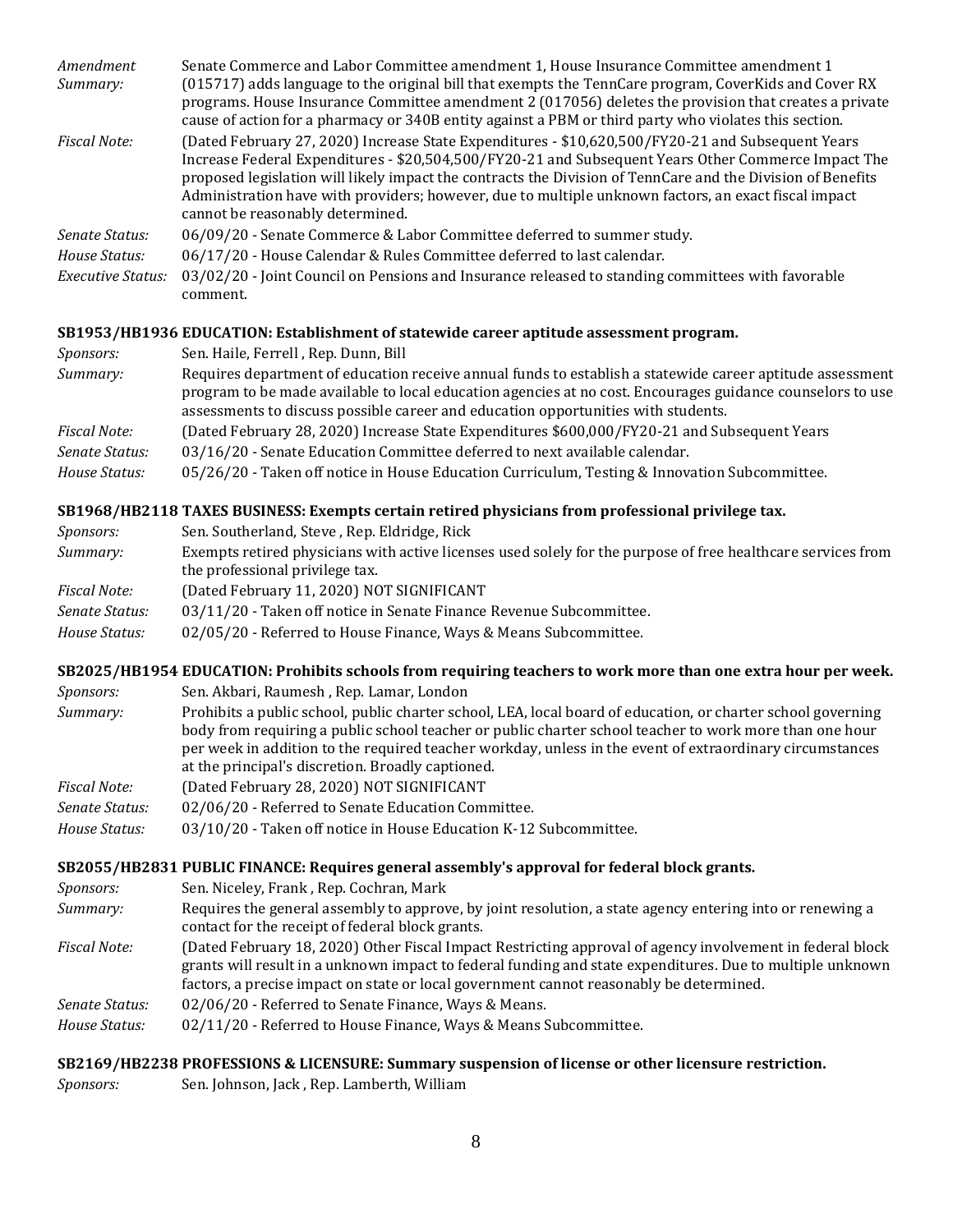*Summary:* Allows an agency finding that public health, safety or welfare imperatively requires emergency action to order a summary action, including a suspension of a license or other licensure restriction or action within the context of a contested case hearing. Expands references for disciplinary proceedings against healthrelated licensees to include all boards, councils, committees, agencies, or regulatory programs. Requires entities posting on their website about changes in laws affecting license holders to be posted within 30 days of the change and maintained on the website for 2 years following the change. Part of Administration Package. *Fiscal Note:* (Dated February 18, 2020) NOT SIGNIFICANT *Senate Status:* 03/09/20 - Senate passed.

*House Status:* 03/09/20 - House passed.

*Executive Status:* 03/24/20 - Enacted as Public Chapter 0594 effective March 20, 2020.

### **[SB2217/HB2608 INSURANCE HEALTH: Deletes a provision that allowed insured persons to assign their benefits to a](https://tls.mleesmith.com/2019-2020/pdf/SB2217.pdf)  [healthcare provider.](https://tls.mleesmith.com/2019-2020/pdf/SB2217.pdf)**

| Sponsors:                | Sen. Stevens, John, Rep. Cochran, Mark                                                                                                   |
|--------------------------|------------------------------------------------------------------------------------------------------------------------------------------|
| Summary:                 | Deletes a provision that allowed a person with health insurance to assign their benefits to a healthcare<br>provider. Broadly captioned. |
| <b>Fiscal Note:</b>      | (Dated February 21, 2020) NOT SIGNIFICANT                                                                                                |
| Senate Status:           | 03/12/20 - Set for Senate Commerce & Labor Committee 03/17/20.                                                                           |
| House Status:            | 05/28/20 - Taken off notice in House Life & Health Insurance Subcommittee.                                                               |
| <b>Executive Status:</b> | 03/09/20 - Joint Council on Pensions and Insurance released to standing committees with favorable<br>comment.                            |

### **[SB2246/HB2187 PROFESSIONS & LICENSURE: Publication of list of persons licensed to practice any branch of the](https://tls.mleesmith.com/2019-2020/pdf/SB2246.pdf)  [healing arts in Tennessee.](https://tls.mleesmith.com/2019-2020/pdf/SB2246.pdf)**

| <i>Sponsors:</i> | Sen. Massey, Becky, Rep. Helton, Esther                                                                                                                                                                                                                                                |
|------------------|----------------------------------------------------------------------------------------------------------------------------------------------------------------------------------------------------------------------------------------------------------------------------------------|
| Summary:         | Requires the division of health related boards publish the directory of persons licensed to practice any<br>branch of the healing arts in Tennessee on the department of health's website as well as in other formats<br>and places the division deems appropriate. Broadly captioned. |
| Fiscal Note:     | (Dated February 5, 2020) NOT SIGNIFICANT                                                                                                                                                                                                                                               |
| Senate Status:   | 02/10/20 - Referred to Senate Commerce & Labor Committee.                                                                                                                                                                                                                              |
| House Status:    | 02/06/20 - Caption bill held on House clerk's desk.                                                                                                                                                                                                                                    |

### **[SB2251/HB2006 INSURANCE HEALTH: Allows electronic appeals regarding public employees' insurance benefits.](https://tls.mleesmith.com/2019-2020/pdf/SB2251.pdf)**

| Allows an appellant to submit a written statement by electronic means in support of an appeal regarding |
|---------------------------------------------------------------------------------------------------------|
|                                                                                                         |
|                                                                                                         |
|                                                                                                         |
|                                                                                                         |
| eligibility or enrollment to a plan administered by the state insurance committee, the local education  |

## **[SB2317/HB1867 HEALTH CARE: Direct medical care agreements.](https://tls.mleesmith.com/2019-2020/pdf/SB2317.pdf)**

| Sponsors:                | Sen. Roberts, Kerry, Rep. Smith, Robin                                                                                                                                                 |
|--------------------------|----------------------------------------------------------------------------------------------------------------------------------------------------------------------------------------|
| Summary:                 | Expands the "Health Care Empowerment Act" to allow all licensed medical professionals to use direct<br>medical care agreements without regulation by the insurance laws of this state. |
| Amendment                | Senate amendment 1 (015123) substitutes the term "medical care services," which is a defined term in the                                                                               |
| Summary:                 | full text of this bill, for the term "primary care services," which appears only once in this bill and is not<br>defined.                                                              |
| Fiscal Note:             | (Dated February 3, 2020) NOT SIGNIFICANT                                                                                                                                               |
| Senate Status:           | 03/02/20 - Senate passed with amendment 1 (015123).                                                                                                                                    |
| House Status:            | $06/10/20$ - House passed.                                                                                                                                                             |
| <b>Executive Status:</b> | 06/23/20 - Signed by governor.                                                                                                                                                         |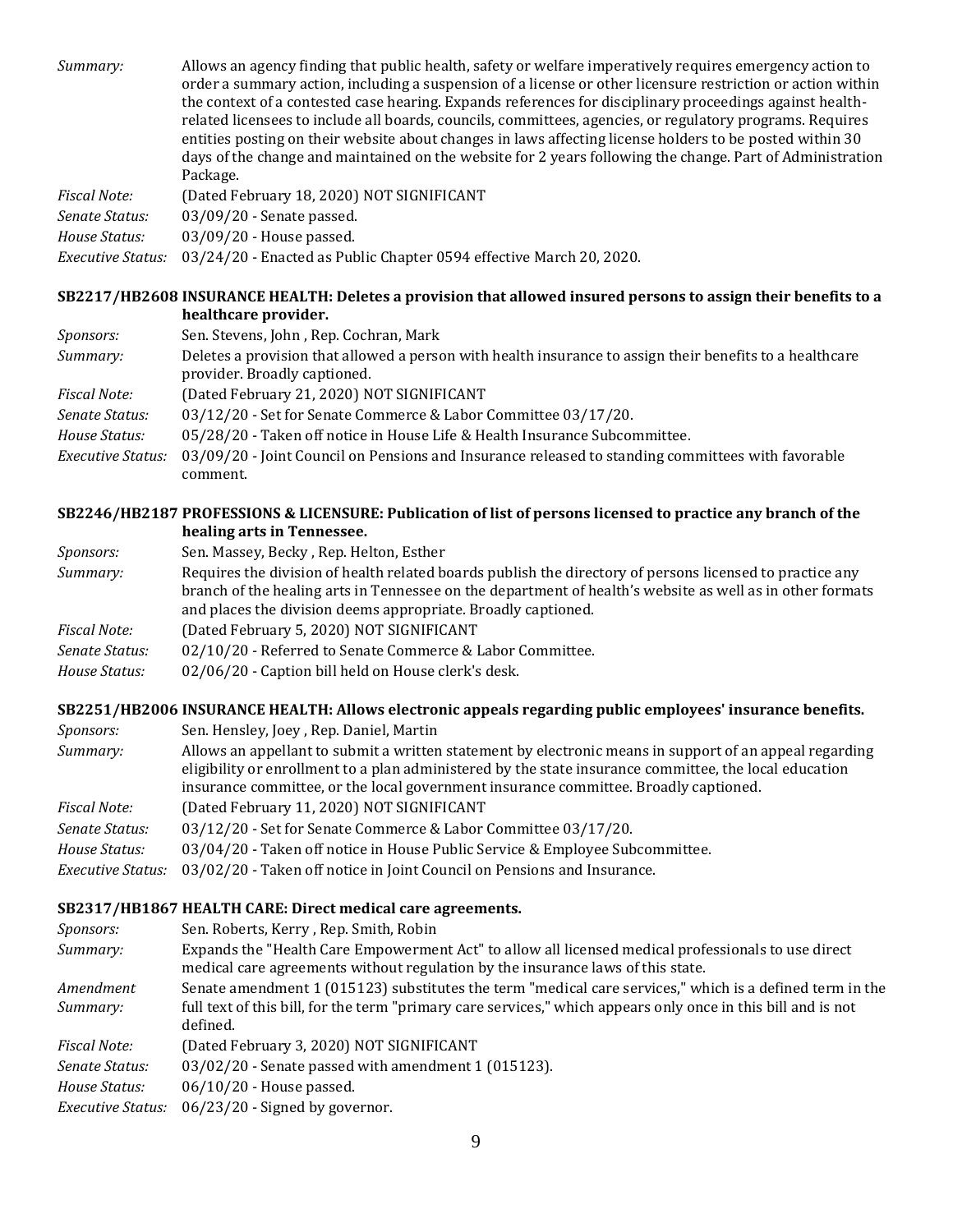#### **[SB2373/HB2065 INSURANCE HEALTH: Allows the commissioner of commerce and insurance to submit report](https://tls.mleesmith.com/2019-2020/pdf/SB2373.pdf)  [electronically.](https://tls.mleesmith.com/2019-2020/pdf/SB2373.pdf)**

| <i>Sponsors:</i> | Sen. Reeves, Shane, Rep. Terry, Bryan                                                                                                                                                                                                                                                                                                                                                                                                                               |
|------------------|---------------------------------------------------------------------------------------------------------------------------------------------------------------------------------------------------------------------------------------------------------------------------------------------------------------------------------------------------------------------------------------------------------------------------------------------------------------------|
| Summary:         | Allows the commissioner of commerce and insurance to electronically submit to the governor the required<br>annual report of all official department transactions for the preceding year. Broadly captioned.                                                                                                                                                                                                                                                         |
| Amendment        | House Life & Health Insurance Subcommittee amendment 1 (015273) rewrites the bill. Requires the                                                                                                                                                                                                                                                                                                                                                                     |
| Summary:         | commissioner of the department of commerce and insurance apply, no later than 180 days after the<br>effective date, to the Secretary of State of the United States Department of Health and Human Resources for<br>a five year state innovation waiver to enable insurance carriers in this state to offer catastrophic health<br>plans through a reinsurance pool to an individual residing in this state for plans years starting on or after<br>January 1, 2022. |
| Fiscal Note:     | (Dated February 5, 2020) NOT SIGNIFICANT                                                                                                                                                                                                                                                                                                                                                                                                                            |
| Senate Status:   | 03/12/20 - Set for Senate Commerce & Labor Committee 03/17/20.                                                                                                                                                                                                                                                                                                                                                                                                      |
| House Status:    | 03/11/20 - House Life & Health Insurance Subcommittee deferred to summer study after adopting<br>amendment 1 (015273).                                                                                                                                                                                                                                                                                                                                              |

#### **[SB2377/HB2688 HEALTH CARE: Modernizing Medication Utilization Act.](https://tls.mleesmith.com/2019-2020/pdf/SB2377.pdf)**

| <i>Sponsors:</i> |  |  |                                        |
|------------------|--|--|----------------------------------------|
|                  |  |  | Sen. Reeves, Shane, Rep. Hill, Timothy |

- *Summary:* Requires health plans, pharmacy benefits managers, and pharmacies make available a patient's specific prescription cost and benefit information in real time for usage in a healthcare provider's prescribing or electronic health record system beginning January 1, 2021. Requires providers use this system to provide patients with information regarding cheaper medication alternatives and requires providers display cost, benefit, and coverage information to patients. Gives patients authority over which prescription option they chose. Broadly captioned.
- *Fiscal Note:* (Dated February 27, 2020) Increase State Expenditures Exceeds \$476,300/FY20-21 \$352,500/FY21-22 and Subsequent Years Other Fiscal Impact The proposed legislation could impact several contracts DMHSAS has with community providers and be in excess of the current federal funding level. Any additional payments or reimbursements would be in all state dollars; however, this increase cannot be reasonably determined. The Division of TennCare and the Division of Benefits Administration is currently working with providers to implement this type of system; however, the January 1, 2021 effective date of the legislation could result in an increase in expenditures to both Divisions to expedite the project. *Senate Status:* 03/12/20 - Set for Senate Commerce & Labor Committee 03/17/20. *House Status:* 02/11/20 - Referred to House Life & Health Insurance Subcommittee.

*Executive Status:* 03/02/20 - Taken off notice in Joint Council on Pensions and Insurance.

#### **[SB2381/HB2623 JU](https://tls.mleesmith.com/2019-2020/pdf/SB2381.pdf)DICIARY: Deadline change for [responses under the Tennessee Public Participation Act.](https://tls.mleesmith.com/2019-2020/pdf/SB2381.pdf)**

| Changes the deadline from not less than five days to not less than seven days before a hearing for an<br>Summary:<br>opposing party to file a response to a petition under the Tennessee Public Participation Act. Broadly<br>captioned.                                                                                                                                                                                                                                                                                                                                                                                                                                                                                                                                                                                                                                                                                                                                                                                                                                                                               |
|------------------------------------------------------------------------------------------------------------------------------------------------------------------------------------------------------------------------------------------------------------------------------------------------------------------------------------------------------------------------------------------------------------------------------------------------------------------------------------------------------------------------------------------------------------------------------------------------------------------------------------------------------------------------------------------------------------------------------------------------------------------------------------------------------------------------------------------------------------------------------------------------------------------------------------------------------------------------------------------------------------------------------------------------------------------------------------------------------------------------|
| Senate amendment 3 (018612) deletes all language after the enacting clause. Enacts the "Tennessee<br>Amendment                                                                                                                                                                                                                                                                                                                                                                                                                                                                                                                                                                                                                                                                                                                                                                                                                                                                                                                                                                                                         |
| Recovery and Safe Harbor Act." Provides immunity from civil liability for damages, injury, or death that<br>Summary:<br>results from, or in connection with, a health emergency claim unless the claimant proves by clear and<br>convincing evidence of gross negligence or willful misconduct and that the covered entity did not<br>substantially comply with any public health guidance. Specifies that a healthcare provider is not liable for<br>any injury or death alleged to have been caused by an act or omission during the provision of healthcare<br>services or treatment if the act or omission was caused by a lack of resources due to the coronavirus unless<br>the lack of resources resulted from the healthcare provider's gross negligence or willful misconduct.<br>Requires any action alleging a health emergency claim to file a verified complaint and a certificate of good<br>faith with a written statement from an expert. Applies to all causes of action from March 5, 2020 to July 1,<br>2022. Stipulates a severability clause, should any part of the legislation be held invalid. |
| <b>Fiscal Note:</b><br>(Dated February 8, 2020) NOT SIGNIFICANT                                                                                                                                                                                                                                                                                                                                                                                                                                                                                                                                                                                                                                                                                                                                                                                                                                                                                                                                                                                                                                                        |
| 06/18/20 - Senate adopted conference committee report.<br>Senate Status:                                                                                                                                                                                                                                                                                                                                                                                                                                                                                                                                                                                                                                                                                                                                                                                                                                                                                                                                                                                                                                               |
| 06/19/20 - House failed to adopt the conference committee report.<br>House Status:                                                                                                                                                                                                                                                                                                                                                                                                                                                                                                                                                                                                                                                                                                                                                                                                                                                                                                                                                                                                                                     |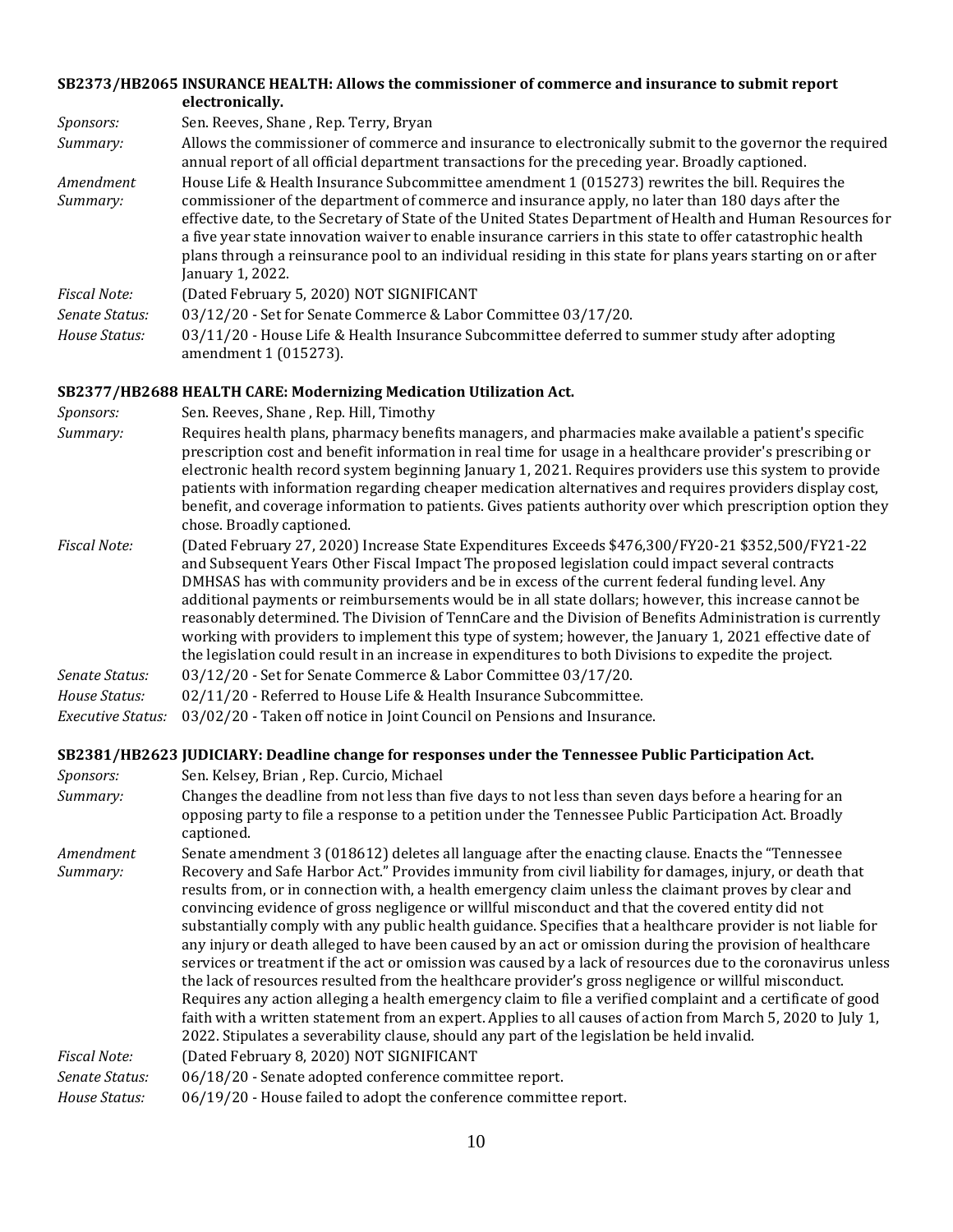#### **[SB2504/HB1926 PROFESSIONS & LICENSURE: Decreases penalty for the](https://tls.mleesmith.com/2019-2020/pdf/SB2504.pdf) unlawful practice of medicine or surgery**

| <i>Sponsors:</i>    | Sen. Dickerson, Steven, Rep. Helton, Esther                                                     |
|---------------------|-------------------------------------------------------------------------------------------------|
| Summary:            | Decreases the penalty of unlawfully practicing medicine or surgery in this state from a Class B |
|                     | misdemeanor to a Class C misdemeanor. Broadly captioned.                                        |
| <b>Fiscal Note:</b> | (Dated February 5, 2020) NOT SIGNIFICANT                                                        |
| Senate Status:      | 02/10/20 - Referred to Senate Commerce & Labor Committee.                                       |
| House Status:       | 01/30/20 - Caption bill held on House clerk's desk.                                             |

#### **[SB2518/HB2698 HEALTH CARE: Pilot project -](https://tls.mleesmith.com/2019-2020/pdf/SB2518.pdf) opioid abuse treatment.**

| Summary:<br>patients who are receiving opioid therapy at community health centers in this state. Requires the<br>chairs of the health and welfare committee of the senate, the health committee of the house of<br>representatives, and the mental health and substance abuse subcommittee of the house of representatives<br>and to the sponsors of this act no later than November 30, 2020.<br>(Dated February 18, 2020) NOT SIGNIFICANT<br>Fiscal Note:<br>03/11/20 - Senate Health & Welfare Committee deferred to next available calendar.<br>Senate Status: | Sponsors:     | Sen. Hensley, Joey, Rep. Kumar, Sabi                                                                                                                                                                                                                                                                                                |
|--------------------------------------------------------------------------------------------------------------------------------------------------------------------------------------------------------------------------------------------------------------------------------------------------------------------------------------------------------------------------------------------------------------------------------------------------------------------------------------------------------------------------------------------------------------------|---------------|-------------------------------------------------------------------------------------------------------------------------------------------------------------------------------------------------------------------------------------------------------------------------------------------------------------------------------------|
|                                                                                                                                                                                                                                                                                                                                                                                                                                                                                                                                                                    |               | Requires the department of health, in conjunction with the department of mental health and substance<br>abuse services, to explore the possibility of a pilot project for early opioid abuse treatment of selected<br>departments to submit a joint written report of their findings concerning establishing a pilot project to the |
|                                                                                                                                                                                                                                                                                                                                                                                                                                                                                                                                                                    |               |                                                                                                                                                                                                                                                                                                                                     |
|                                                                                                                                                                                                                                                                                                                                                                                                                                                                                                                                                                    |               |                                                                                                                                                                                                                                                                                                                                     |
|                                                                                                                                                                                                                                                                                                                                                                                                                                                                                                                                                                    | House Status: | 03/10/20 - House Health Committee recommended. Sent to House Calendar & Rules.                                                                                                                                                                                                                                                      |

### **[SB2542/HB2681 HEALTH CARE: Expands prescription supplies for opioids and benzodiazepines for suffers of long](https://tls.mleesmith.com/2019-2020/pdf/SB2542.pdf)[term pain.](https://tls.mleesmith.com/2019-2020/pdf/SB2542.pdf)**

| <i>Sponsors:</i>    | Sen. Niceley, Frank, Rep. Hill, Timothy                                                                                                                                                                                                       |
|---------------------|-----------------------------------------------------------------------------------------------------------------------------------------------------------------------------------------------------------------------------------------------|
| Summary:            | Increases the possible prescription supply for opioids or benzodiazepines for a patient who suffers from<br>long-term chronic pain from a 30-day supply to a 90-day supply. Broadly captioned.                                                |
| Amendment           | House Mental Health & Substance Abuse Subcommittee amendment 1 (016129) rewrites the bill. Deletes                                                                                                                                            |
| Summary:            | all language after the enacting clause. Allows a patient who suffers from long term chronic pain to be issued<br>multiple prescriptions for opioids in quantities up to a 90-day supply if deemed appropriate by the<br>patient's prescriber. |
| <b>Fiscal Note:</b> | (Dated February 24, 2020) NOT SIGNIFICANT                                                                                                                                                                                                     |
| Senate Status:      | 02/10/20 - Referred to Senate Judiciary Committee.                                                                                                                                                                                            |
| House Status:       | 06/02/20 - Taken off notice in House Health Committee.                                                                                                                                                                                        |

#### **[SB2684/HB2680 INSURANCE HEALTH: Notice regarding receiving medical services from an out-of-network provider.](https://tls.mleesmith.com/2019-2020/pdf/SB2684.pdf)**

*Sponsors:* Sen. Watson, Bo , Rep. Hill, Timothy *Summary:* Allows healthcare facilities to provide an electronic method for insured persons or their representatives to acknowledge and sign the required notice that the insured person agrees to receive medical services by an out-of-network provider and will receive a bill for the amount unpaid by the insured's insurer. Broadly captioned.

*Amendment Summary:* House amendment 2 (018046) rewrites this bill to do the following: (1) Establish an independent dispute resolution process that ensures a fair reimbursement for out-of-network services; (2) Implement a balance bill prohibition for emergency services in an out-of-network facility and for facility-based non-emergency services; and (3) Creates opportunities for transparency and notice to a patient of unexpected medical bills that arise from receiving care from out-of-network providers. Applicability Subject to certain exceptions, this amendment generally applies to health benefit plans, health carriers, out-of-network facility-based physicians, and healthcare facilities. This amendment only applies to entity providing or administering an ERISA self-funded employee welfare plan if the plan voluntarily opts-in. This amendment does not apply to the following: (1) Coverage only for a specified disease; specified accident or accident- only coverage; credit, dental, or disability income; hospital indemnity; long-term care insurance; vision care; any other limited supplemental benefit; or to a medicare supplement policy of insurance; (2) Coverage under a plan through medicare or the Federal Employees Health Benefits Program (FEHB); (3) TennCare, CoverKids, or Access Tennessee; (4) Any medical and dental coverage issued under federal law for military service members and their dependents; and (5) Any self-funded employee welfare plan regulated under ERISA. Dispute Resolution This amendment requires the commissioner of commerce and insurance to establish an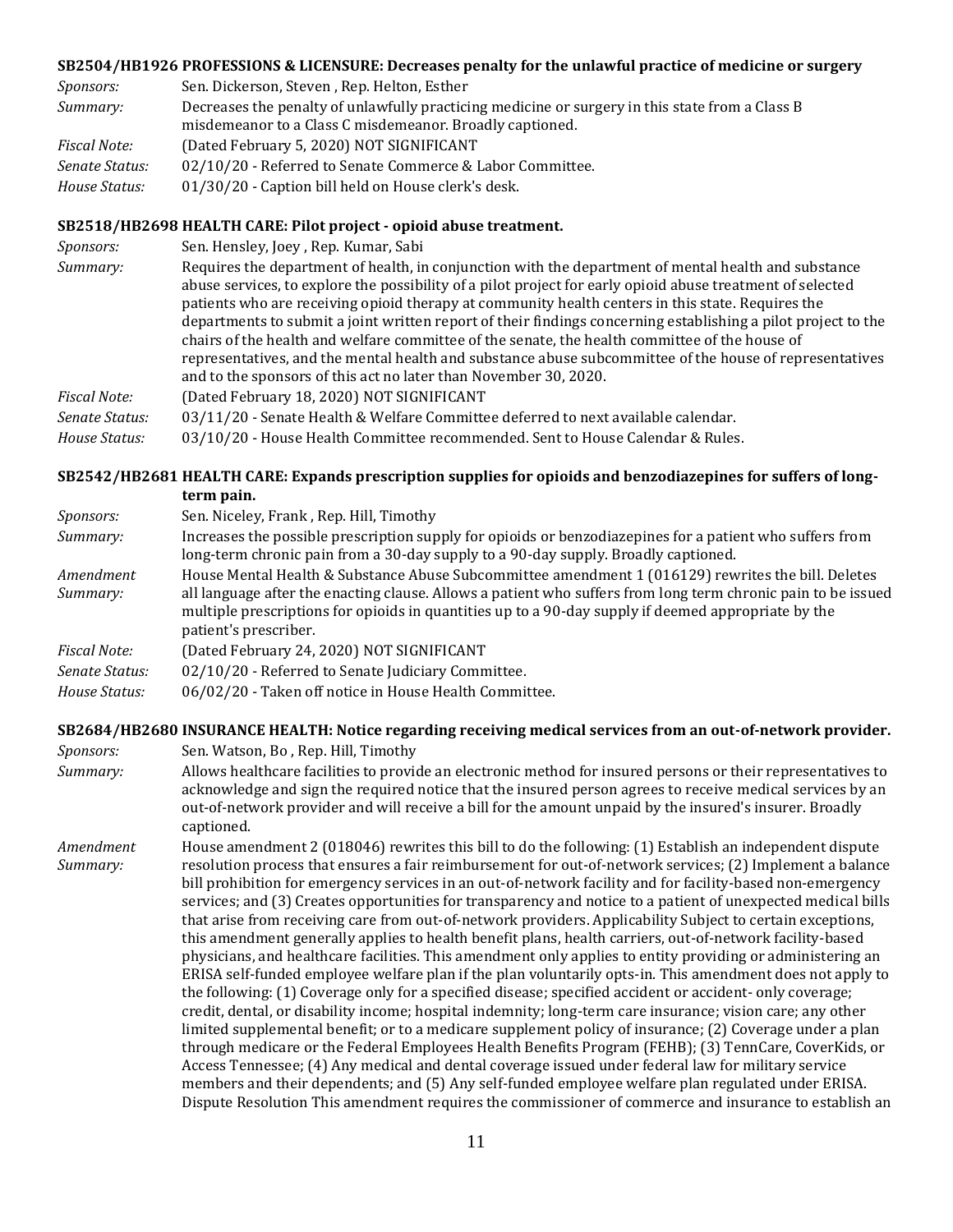independent dispute resolution process by which a dispute for a bill for out-of-network emergency services or a balance bill may be resolved. This amendment defines "balance bill" to mean means a bill for healthcare services, other than emergency services, received by: (1) An enrollee for services rendered by an out-of-network facility-based physician at a participating hospital or ambulatory surgical treatment center, where a participating physician is unavailable or an out-of-network facility-based physician renders services without the enrollee's knowledge, or unforeseen medical services arise at the time the healthcare services are rendered. However, a "balance bill" does not mean a bill received for healthcare services when a participating physician is available and the enrollee has elected to obtain services from an out-of-network facility-based physician; (2) An enrollee for services rendered by an out-of-network facility-based physician, where the services were referred by a participating physician to an out-of-network facility-based physician without explicit written consent of the enrollee acknowledging that the participating physician is referring the enrollee to an out-of-network facility-based physician and that the referral may result in costs not covered by the health benefit plan; or (3) A patient who is not insured for services rendered by a physician at a hospital or ambulatory surgical treatment center. This amendment authorizes the commissioner to grant and revoke certifications of independent dispute resolution entities to conduct the dispute resolution process. This amendment requires each dispute resolution entity to use Tennessee licensed physicians in active practice in the same or similar specialty as the physician providing the service that is subject to the dispute. The full text of this amendment contains a nonexclusive list of eight relevant factors that a dispute resolution entity must consider when determining the appropriate amount to pay for a healthcare service. Additionally, in making such a determination, this amendment prohibits the dispute resolution entity from considering: (1) Any benchmarking database that includes medicare or medicaid reimbursement rates; or (2) Medicare or medicaid reimbursement rates. The full text of this amendment specifies various procedural requirements that will apply to dispute resolution involving bills for out-ofnetwork emergency services and for balance bills. The independent dispute resolution entity's determination is binding on the parties. The process for dispute resolution involving bills for out-ofnetwork emergency services will be available to an out-of-network facility-based physician, healthcare facility, or health carrier; and to uninsured patients. The process for dispute resolution involving balance bills will be available to an out-of-network facility-based physician, health carrier, insured patients who are not experiencing and emergency and who do not make an assignment of benefits, and uninsured patients. The full text of this amendment specifies obligations for fee payment and negotiation, which vary depending on the type of bill that is in dispute. This amendment establishes a "loser pays" method of assessing the cost of independent dispute resolution, whereby the party whose payment or fee is determined to be reasonable is the prevailing party and the other party will pay the costs. Hold Harmless and Assignment of Benefits Under this amendment, when an insured assigns benefits to an out-of-network facility-based physician in writing and the out-of-network facility-based physician knows the patient is insured by a plan with an out-of-network benefit, the insured is only responsible for any applicable copayment, coinsurance, or deductible that would be owed if the insured utilized a participating physician. Also, when an insured receives emergency services from an out-of-network facility and assigns benefits to an out-of-network facility for an emergency medical condition and the out-of-network facility knows the patient is insured by a plan with an out-of-network benefit, the insured is only responsible for any applicable co-payment, coinsurance, or deductible that would be owed if the enrollee utilized a participating facility. These limitations on an insured's responsibility for payment do not apply to: (1) Coinsurance, co-payments, or deductibles for services provided by an in-network facility or physician; and (2) Services, other than emergency services, provided to enrollees who choose to receive services from an out-of-network facility or out-of-network facility-based physician. Effective Date This amendment takes effect upon becoming a law for rulemaking purposes and on January 1, 2022, for all other purposes. *Fiscal Note:* (Dated February 13, 2020) NOT SIGNIFICANT

*Senate Status:* 06/09/20 - Taken off notice in Senate Commerce & Labor Committee.

*House Status:* 06/18/20 - House passed with amendment 2 (018046), which rewrites this bill to do the following: (1) Establish an independent dispute resolution process that ensures a fair reimbursement for out-of-network services; (2) Implement a balance bill prohibition for emergency services in an out-of-network facility and for facility-based non-emergency services; and (3) Creates opportunities for transparency and notice to a patient of unexpected medical bills that arise from receiving care from out-of-network providers. Applicability Subject to certain exceptions, this amendment generally applies to health benefit plans, health carriers, out-of-network facility-based physicians, and healthcare facilities. This amendment only applies to entity providing or administering an ERISA self-funded employee welfare plan if the plan voluntarily optsin. This amendment does not apply to the following: (1) Coverage only for a specified disease; specified accident or accident- only coverage; credit, dental, or disability income; hospital indemnity; long-term care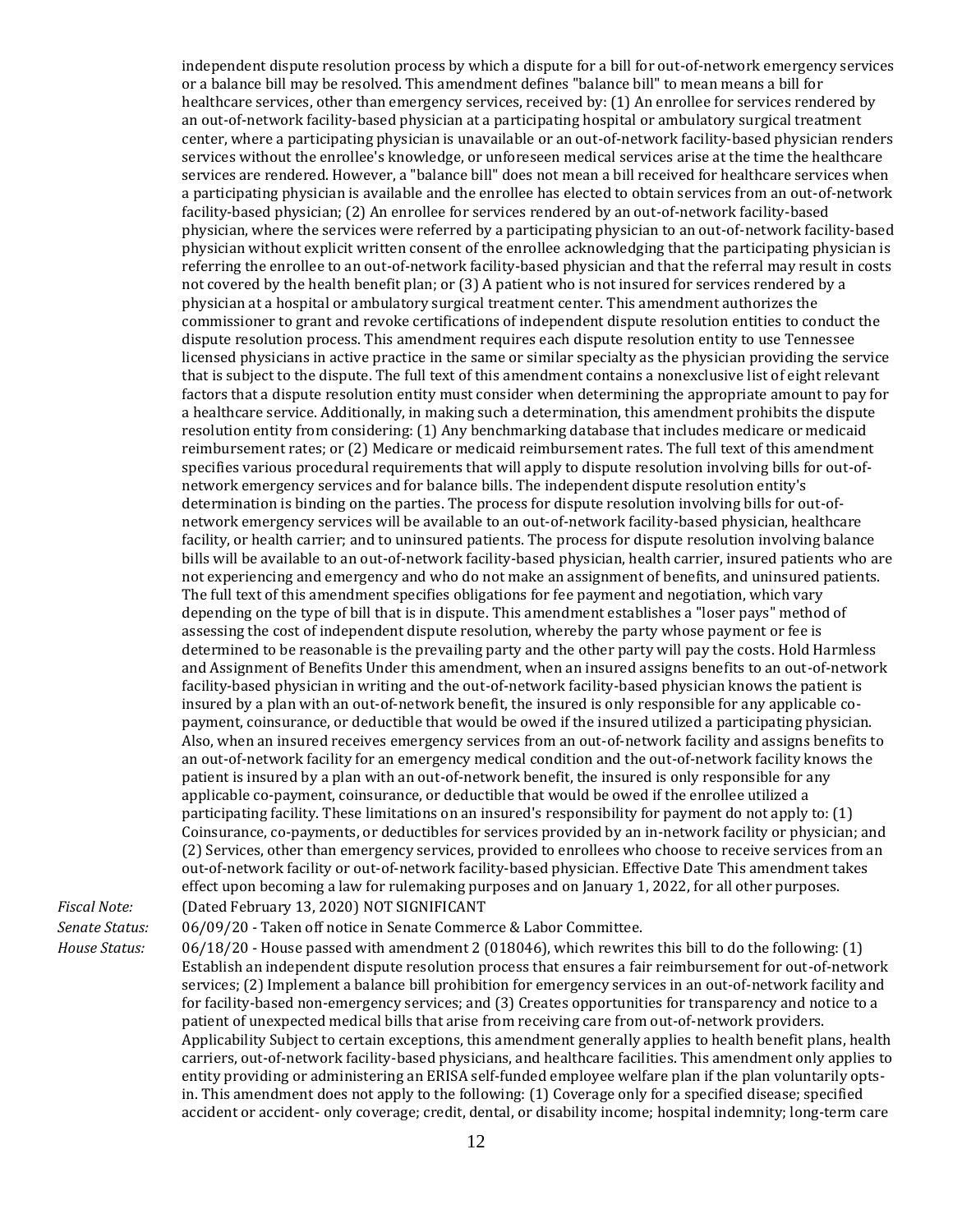insurance; vision care; any other limited supplemental benefit; or to a medicare supplement policy of insurance; (2) Coverage under a plan through medicare or the Federal Employees Health Benefits Program (FEHB); (3) TennCare, CoverKids, or Access Tennessee; (4) Any medical and dental coverage issued under federal law for military service members and their dependents; and (5) Any self-funded employee welfare plan regulated under ERISA. Dispute Resolution This amendment requires the commissioner of commerce and insurance to establish an independent dispute resolution process by which a dispute for a bill for outof-network emergency services or a balance bill may be resolved. This amendment defines "balance bill" to mean means a bill for healthcare services, other than emergency services, received by: (1) An enrollee for services rendered by an out-of-network facility-based physician at a participating hospital or ambulatory surgical treatment center, where a participating physician is unavailable or an out-of-network facilitybased physician renders services without the enrollee's knowledge, or unforeseen medical services arise at the time the healthcare services are rendered. However, a "balance bill" does not mean a bill received for healthcare services when a participating physician is available and the enrollee has elected to obtain services from an out-of-network facility-based physician; (2) An enrollee for services rendered by an outof-network facility-based physician, where the services were referred by a participating physician to an out-of-network facility-based physician without explicit written consent of the enrollee acknowledging that the participating physician is referring the enrollee to an out-of-network facility-based physician and that the referral may result in costs not covered by the health benefit plan; or (3) A patient who is not insured for services rendered by a physician at a hospital or ambulatory surgical treatment center. This amendment authorizes the commissioner to grant and revoke certifications of independent dispute resolution entities to conduct the dispute resolution process. This amendment requires each dispute resolution entity to use Tennessee licensed physicians in active practice in the same or similar specialty as the physician providing the service that is subject to the dispute. The full text of this amendment contains a nonexclusive list of eight relevant factors that a dispute resolution entity must consider when determining the appropriate amount to pay for a healthcare service. Additionally, in making such a determination, this amendment prohibits the dispute resolution entity from considering: (1) Any benchmarking database that includes medicare or medicaid reimbursement rates; or (2) Medicare or medicaid reimbursement rates. The full text of this amendment specifies various procedural requirements that will apply to dispute resolution involving bills for out-of-network emergency services and for balance bills. The independent dispute resolution entity's determination is binding on the parties. The process for dispute resolution involving bills for out-of-network emergency services will be available to an out-of-network facility-based physician, healthcare facility, or health carrier; and to uninsured patients. The process for dispute resolution involving balance bills will be available to an out-of-network facility-based physician, health carrier, insured patients who are not experiencing and emergency and who do not make an assignment of benefits, and uninsured patients. The full text of this amendment specifies obligations for fee payment and negotiation, which vary depending on the type of bill that is in dispute. This amendment establishes a "loser pays" method of assessing the cost of independent dispute resolution, whereby the party whose payment or fee is determined to be reasonable is the prevailing party and the other party will pay the costs. Hold Harmless and Assignment of Benefits Under this amendment, when an insured assigns benefits to an out-of-network facility-based physician in writing and the out-of-network facility-based physician knows the patient is insured by a plan with an out-of-network benefit, the insured is only responsible for any applicable co-payment, coinsurance, or deductible that would be owed if the insured utilized a participating physician. Also, when an insured receives emergency services from an out-of-network facility and assigns benefits to an out-of-network facility for an emergency medical condition and the out-ofnetwork facility knows the patient is insured by a plan with an out-of-network benefit, the insured is only responsible for any applicable co-payment, coinsurance, or deductible that would be owed if the enrollee utilized a participating facility. These limitations on an insured's responsibility for payment do not apply to: (1) Coinsurance, co-payments, or deductibles for services provided by an in-network facility or physician; and (2) Services, other than emergency services, provided to enrollees who choose to receive services from an out-of-network facility or out-of-network facility-based physician. Effective Date This amendment takes effect upon becoming a law for rulemaking purposes and on January 1, 2022, for all other purposes. *Executive Status:* 03/09/20 - Joint Council on Pensions and Insurance released to standing committees with favorable comment after adopting amendment 1 (015806).

### **[SB2700/HB2346 HEALTH CARE: Medical Debt Protection Act.](https://tls.mleesmith.com/2019-2020/pdf/SB2700.pdf)**

*Sponsors:* Sen. Kyle, Sara , Rep. Clemmons, John

*Summary:* Creates requirements regarding medical debt lawsuits including a complaint must contain a signature from a medical care provider, healthcare facility employee or a custodian of medical billing records, not a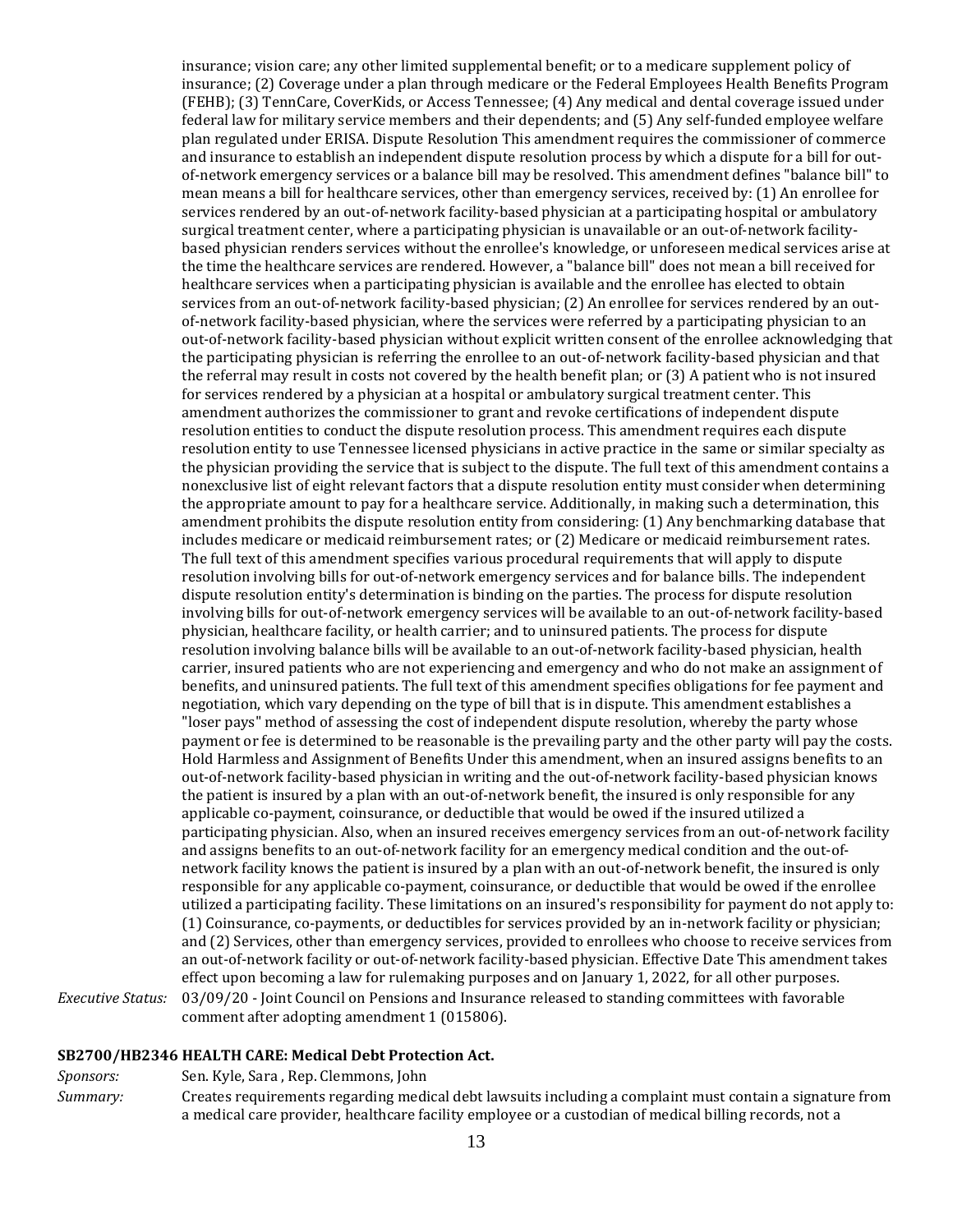collections agency employee, arrest warrants cannot be issued or any other action to arrest a medical debtor unless the act or failure to act is against state law and no real property owned by the medical debtor and used as the debtor's primary residence or transportation can be subject to execution, seizure, or attachment. Also requires that if a debtor's total household income is less than 400% of federal poverty guidelines, their wages and salary are not subject for garnishment. Establishes a statute of limitations of three years for filing medical debt lawsuits. Creates other regulations regarding medical debt. Broadly captioned.

- *Fiscal Note:* (Dated March 6, 2020) Other Fiscal Impact Due to multiple unknown factors, an exact fiscal impact cannot be determined.
- *Senate Status:* 03/12/20 Set for Senate Commerce & Labor Committee 03/17/20.
- *House Status:* 03/10/20 Taken off notice in House Civil Justice Subcommittee.

#### **[SB2717/HB2881 EDUCATION: Licensure requirements for school officials and teachers.](https://tls.mleesmith.com/2019-2020/pdf/SB2717.pdf)**

- *Sponsors:* Sen. Gresham, Dolores , Rep. Weaver, Terri
- *Summary:* Requires persons possessing active teaching, supervisor, or principal licenses in other states be issued an equivalent license if the other state has a reciprocal agreement with the state board of education. Requires the state board of education approve alternative teacher endorsement and licensure pathways for current and prospective educators including any professional experience the board deems sufficient to ensure the quality of the educator. Establishes requirements for issuance of practitioner licenses to teach grades nine through 12.
- *Amendment Summary:* House amendment 1 (017952) deletes all language after the enacting clause. Establishes rules for SBE to issue equivalent educator licensure related to teachers, supervisors, and principals coming from states with reciprocal agreements with Tennessee. Requires DOE to submit a report on the relative effectiveness of supervisors, principals, and teachers who obtained a Tennessee educator license through an out-of-state pathway to the Education Committees of the Senate and House of Representatives by July 31, 2021, and by each July 31st thereafter. Requires DOE to post the annual report on its website.
- *Fiscal Note:* (Dated March 7, 2020) Increase State Expenditures \$40,000/FY20-21

*Senate Status:* 03/16/20 - Senate Education Committee deferred to next available calendar.

*House Status:* 06/16/20 - House passed with amendment 1 (017952), which deletes all language after the enacting clause. Establishes rules for SBE to issue equivalent educator licensure related to teachers, supervisors, and principals coming from states with reciprocal agreements with Tennessee. Requires DOE to submit a report on the relative effectiveness of supervisors, principals, and teachers who obtained a Tennessee educator license through an out-of-state pathway to the Education Committees of the Senate and House of Representatives by July 31, 2021, and by each July 31st thereafter. Requires DOE to post the annual report on its website.

#### **[SB2786/HB2575 HEALTH CARE: Removal of drug from the maximum allowable cost list by pharmacy benefit](https://tls.mleesmith.com/2019-2020/pdf/SB2786.pdf)  [manager.](https://tls.mleesmith.com/2019-2020/pdf/SB2786.pdf)**

| Sponsors:             | Sen. Jackson, Ed, Rep. Smith, Robin                                                                                                                                                                                                                                                                                                                                                                                                                                                                                                                                                                                                                                                                                                                                       |
|-----------------------|---------------------------------------------------------------------------------------------------------------------------------------------------------------------------------------------------------------------------------------------------------------------------------------------------------------------------------------------------------------------------------------------------------------------------------------------------------------------------------------------------------------------------------------------------------------------------------------------------------------------------------------------------------------------------------------------------------------------------------------------------------------------------|
| Summary:              | Decreases from five to three business days, the date by which a pharmacy benefits manager or covered<br>entity must remove a drug from the maximum allowable cost list following the date that the manager or<br>entity becomes aware that the drug no longer is generally available for purchase by pharmacies in this<br>state from a national or regional wholesaler. Broadly captioned.                                                                                                                                                                                                                                                                                                                                                                               |
| Amendment<br>Summary: | House Life & Health Insurance Subcommittee amendment 1 (016447) deletes all language after the<br>enacting clause. Requires a pharmacy benefits manager (PBM) or a covered entity to base the calculation of<br>any coinsurance for a prescription drug or device on the allowed amount of the drug or device and not<br>charge a covered entity an amount greater than the reimbursement paid by the PBM to contracted<br>pharmacy for the prescription drug or device. For purposes of this section, "allowed amount" means the<br>cost of a prescription drug or device after applying all PBM or covered entity discounts. The proposed<br>legislation applies to all policies or contracts entered into, renewed, amended, or delivered on or after July<br>1, 2020. |
| <b>Fiscal Note:</b>   | (Dated February 13, 2020) NOT SIGNIFICANT                                                                                                                                                                                                                                                                                                                                                                                                                                                                                                                                                                                                                                                                                                                                 |
| Senate Status:        | 02/10/20 - Referred to Senate Commerce & Labor Committee.                                                                                                                                                                                                                                                                                                                                                                                                                                                                                                                                                                                                                                                                                                                 |
| House Status:         | 06/01/20 - Taken off notice in House Insurance Committee.                                                                                                                                                                                                                                                                                                                                                                                                                                                                                                                                                                                                                                                                                                                 |
| Executive Status:     | 03/09/20 - Joint Council on Pensions and Insurance released to standing committees with favorable<br>comment after adopting amendment 1 (016447).                                                                                                                                                                                                                                                                                                                                                                                                                                                                                                                                                                                                                         |